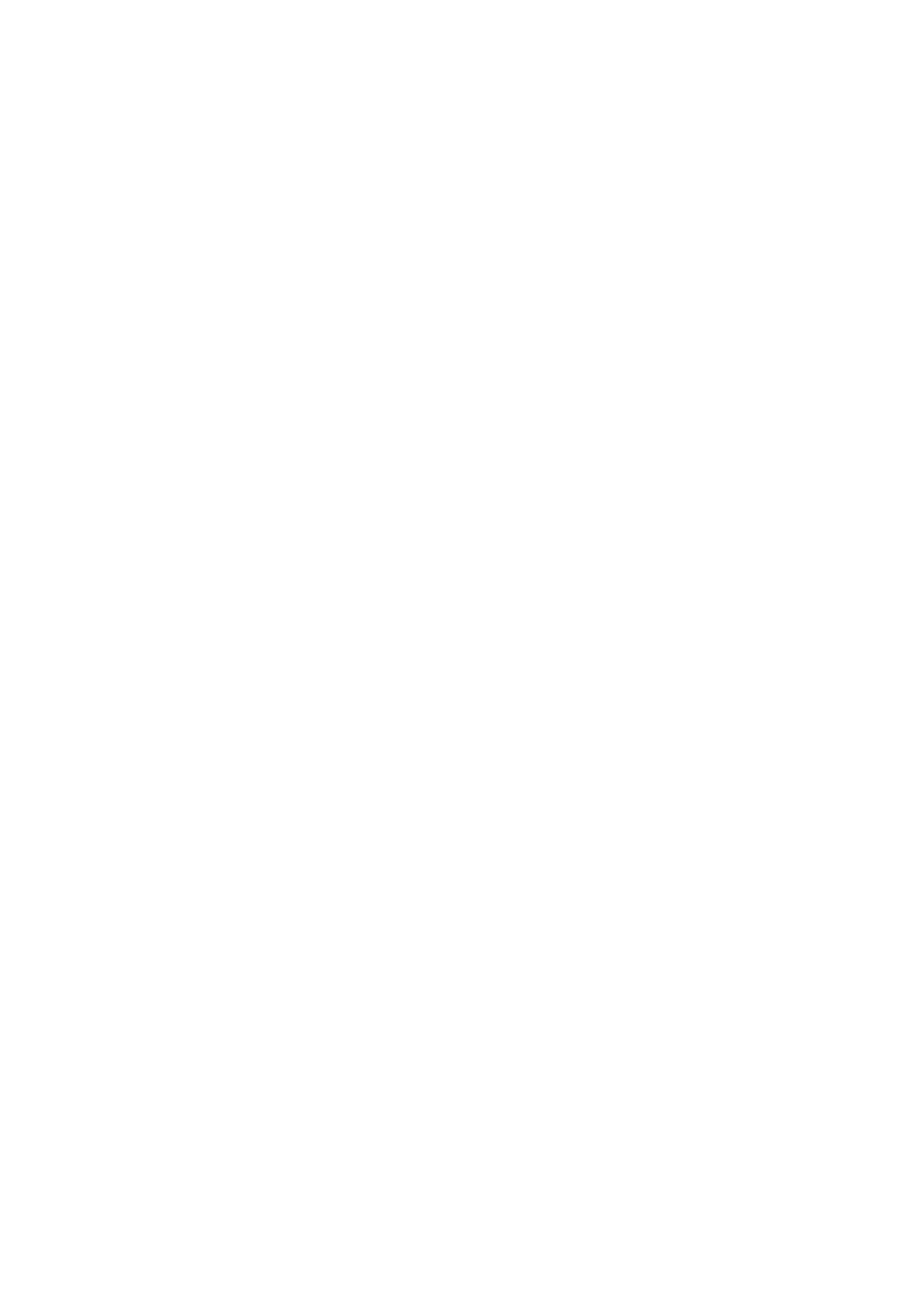## **CHAPTER 340**

## **PYRETHRUM ACT**

## ARRANGEMENT OF SECTIONS

## PART I – PRELIMINARY

## *Section*

- 1. Short title.
- 2. Interpretation.
- 3. Directions of Minister.

#### PART II – PYRETHRUM BOARD

- 4. Establishment and constitution of Pyrethrum Board of Kenya.
- 5. Powers of Board.
- 6. Functions of Board.
- 7. Meetings of Board.
- 8. *Repealed.*
- 9. *Repealed.*
- 10. *Repealed.*
- 11. *Repealed.*

## PART III – CONTROL OF PYRETHRUM

- 12. Control of pyrethrum growers.
- 13. *Repealed.*
- 14. *Repealed.*
- 15. *Repealed.*
- 16. Control of transactions in pyrethrum.
- 17. Delivery of pyrethrum and pyrethrum products to Board.

## PART IV – FINANCES

#### *A. The Growers' Pool*

18. Division of proceeds.

#### *B. Growers' Levy*

- 19. Imposition of levy.
- 20. Payment of levy.
- 21. Issue of stock in return for levy paid.
- 22. Provisions as to stock.

#### *C. Marketing Cess*

- 23. Imposition of cess.
- 24. Payment of cess.
- 25. Issue of loan stock in return for cess.
- 26. Provisions as to loan stock.

 $3$  [Issue 1]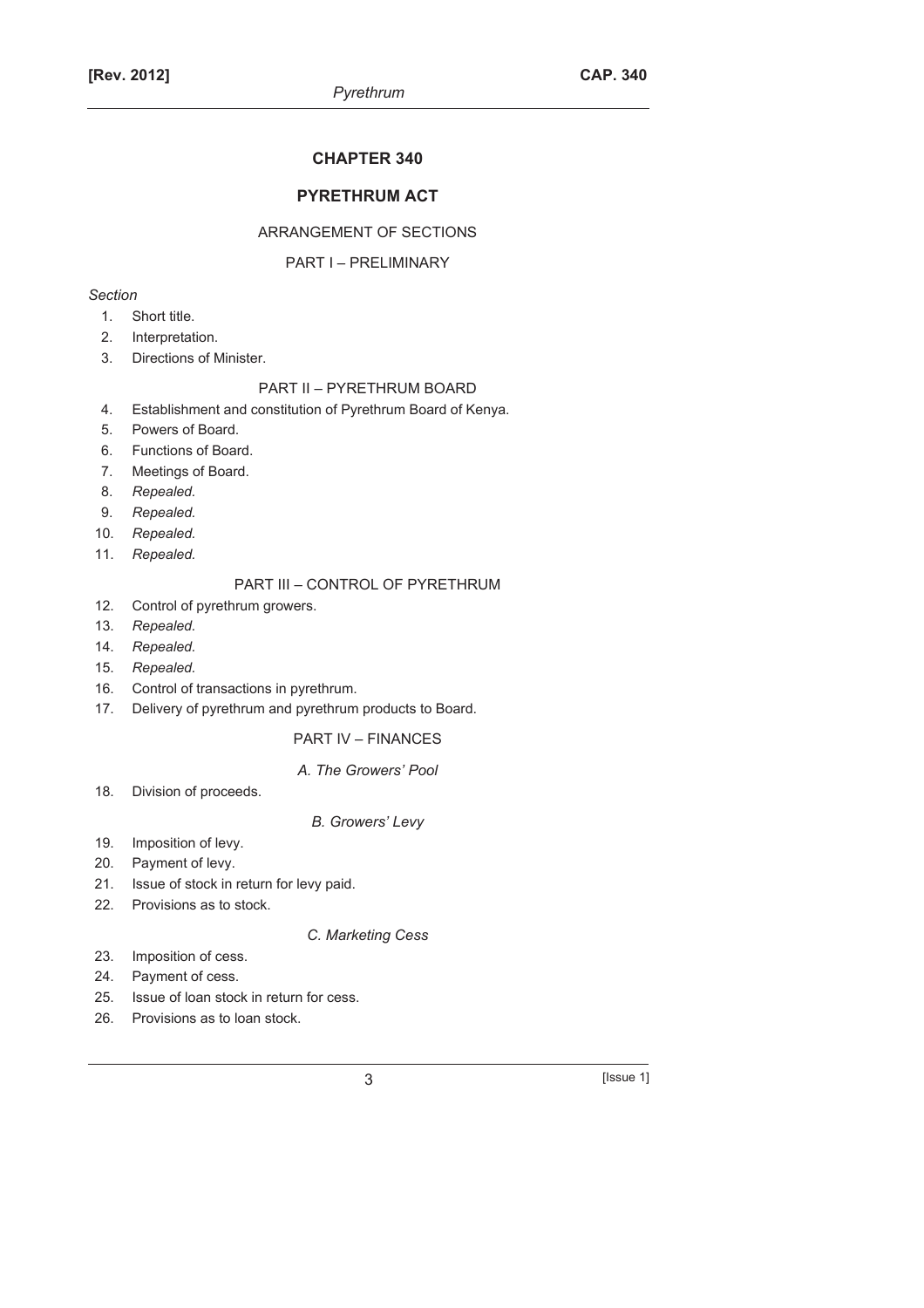## *D. General Financial Provisions*

## *Section*

- 27. Banking account.
- 28. Capital and other funds.
- 29. Power to raise or borrow money.
- 30. Power to invest.
- 31. Accounts and audit.
- 32. Annual report and publication thereof.

## PART V – GENERAL

- 33. Protection of members, etc., of Boards.
- 34. Returns.
- 35. Winding-up.
- 36. Rules.
- 37. Penalties.
- 38. Repeal.
- 39. Transfer of property of Pyrethrum Board.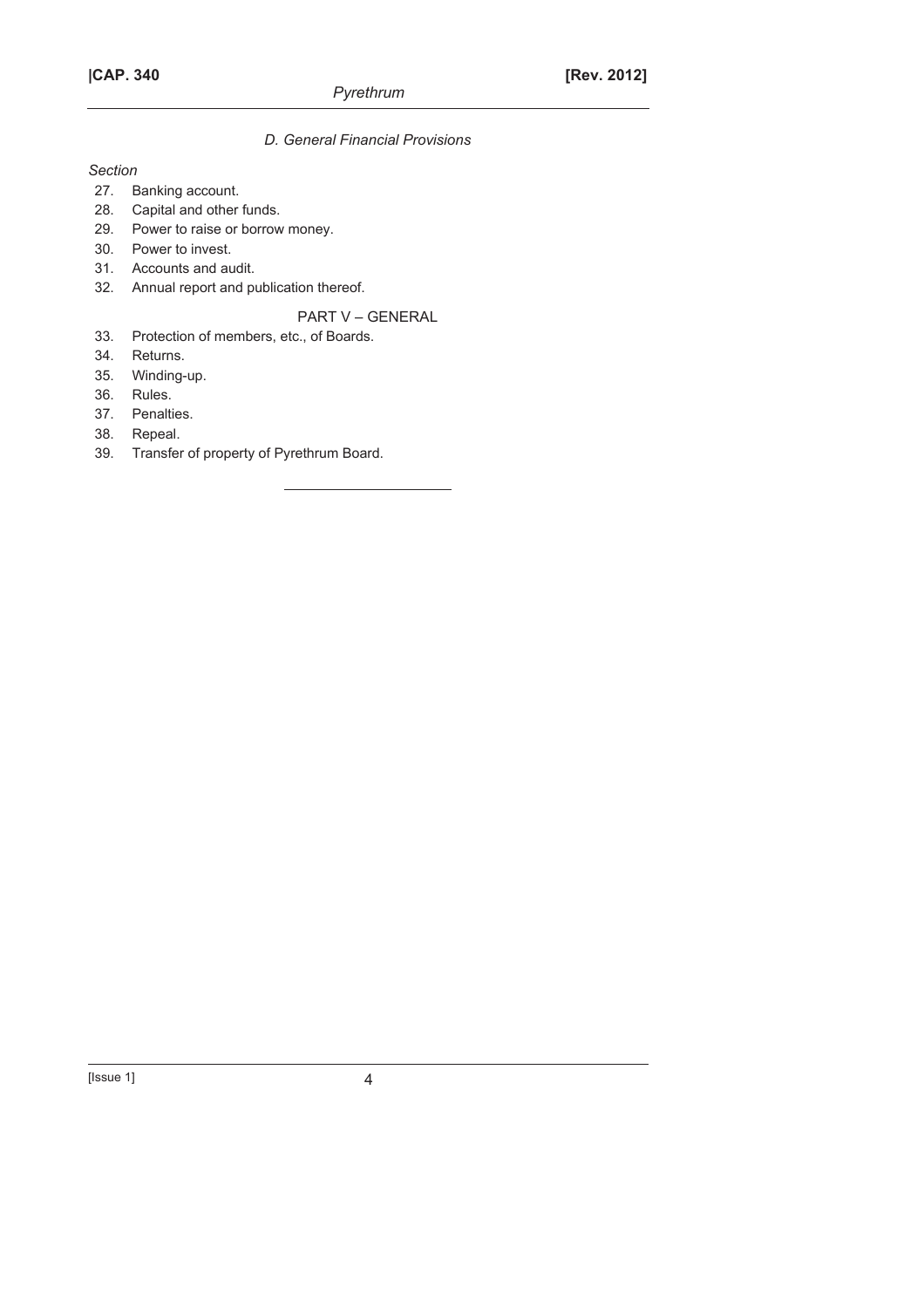#### **CHAPTER 340**

#### **PYRETHRUM ACT**

[*Date of assent: 22nd June, 1964*.]

[*Date of commencement: 15th September, 1964.*]

**An Act of Parliament to provide for the reorganization and regulation of the pyrethrum industry and the control of the growing, processing and marketing of pyrethrum, for scientific and agronomic research and for connected purposes** 

[Act No. 10 of 1964, L.N. 292/1964, Act No. 21 of 1966, Act No. 9 of 1967, Act No. 38 of 1968, Act No. 5 of 1977, Act No. 11 of 1983, Act No. 13 of 1988, Act No. 17 of 2006.]

PART I – PRELIMINARY

#### **1. Short title**

This Act may be cited as the Pyrethrum Act.

## **2. Interpretation**

In this Act, unless context otherwise requires—

**"Board"** means the Pyrethrum Board of Kenya established under section 4;

**"Licence"** *deleted by Act No. 17 of 2006, s. 74*;

**"Licensed grower"** *deleted by Act No. 17 of 2006, s. 74*;

**"loan stock"** means stock issued by the Board under section 25 of this Act;

**"pool year"** means the year ending at the end of September or such other month as the Board with the approval of the Minister may by notice in the *Gazette* from time to time declare;

**"pyrethrum"** means any plant or part of a plant of the species known botanically as *chrysanthemum cinerariaefolium*, or of any interspecific hybrid involving this species or of any progeny of such hybrid;

**"pyrethrum grower"** means any person who grows or cultivates any pyrethrum in Kenya, or any person who manages, controls or cultivates land in Kenya upon which pyrethrum is grown;

**"pyrethrum product"** means any product, extract or substance obtained or derived from pyrethrum by any treatment or process;

**"stock"** means any stock issued by the Board under section 21 or section 22;

**"stockholder"** means a person for the time being registered as the holder of stock or loan stock;

**"the marketing Board"** *deleted by Act No. 5 of 1977, s. 2(b)*;

**"the Pyrethrum Board"** *deleted by Act No. 5 of 1977, s. 2(c)*;

[Act No. 21 of 1966, Sch., Act No. 5 of 1977, ss. 2 and 3, Act No. 17 of 2006, s. 74.]

## **3. Directions of Minister**

In fulfilling its respective functions under this Act, the Board shall comply with such general or special directions as the Minister may from time to time issue.

[Act No. 5 of 1977, s. 4.]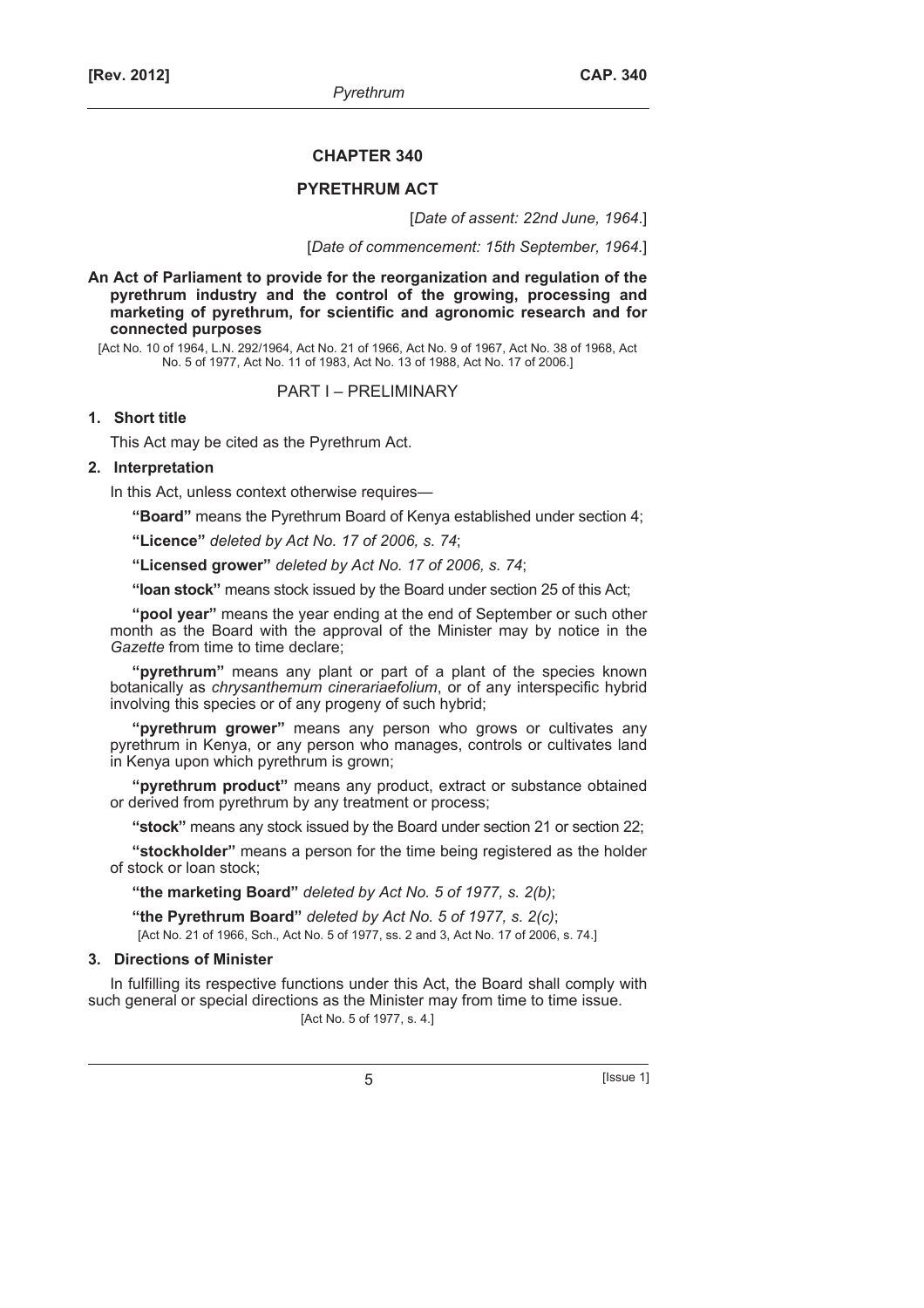# PART II – PYRETHRUM BOARD

## **4. Establishment and constitution of Pyrethrum Board of Kenya**

(1) There is hereby established a Board to be known as the Pyrethrum Board of Kenya.

(2) The Board shall consist of the following members—

- (a) a chairman who shall be appointed by the Minister;
- (b) not more than six members, appointed by the Minister from panels of names submitted by pyrethrum growers in accordance with arrangements made by the Minister, and who shall be persons who, in the opinion of the Minister, are representative on a basis, as near as is practical, that is proportionate to the production figures of the main pyrethrum producing provinces;
- (c) four members appointed by the Minister who, in his opinion, possess qualities likely to be of benefit to the Board;
- (d) the Permanent Secretary of the Ministry for the time being responsible for agriculture, or a person deputed by him in writing to exercise his functions as a member of the Board;
- (e) the Director of Agriculture, or a person deputed by him in writing to exercise his functions as a member of the Board;
- (f) the Commissioner for Co-operative Development, or a person deputed by him in writing to exercise his functions as a member of the Board.

(3) The chairman, or, in his absence, a member elected to act as chairman at a particular meeting of the Board, shall preside at each meeting of the Board and the person presiding at any meeting shall have a casting as well as a deliberative vote.

(4) The quorum of the Board shall be seven.

(5) The Minister may at any time revoke the appointment of the chairman and of any other member appointed by him under paragraph (b) or paragraph (c) of subsection (2) and, subject to such power of revocation, all such members shall hold office for a period of two years from the date of their appointment but on the expiration of such period shall be eligible for reappointment.

[Act No.5 of 1977, s. 6, Act No. 11 of 1983, Sch.]

# **5. Powers of Board**

(1) The Board shall be a body corporate having perpetual succession and a common seal, and may in its corporate name sue and be sued and may purchase, hold, manage and dispose of land and other property for the purpose of performing its functions under this Act and may for that purpose enter into such contracts as it may consider to be necessary or expedient.

(2) The common seal of the Board shall be authenticated by the signature of the chairman of the Board or of some other member authorized by the Board to act in that behalf, together with the signature of the executive officer or the secretary, or some other person authorized by the Board to act in the behalf, and the seal shall be officially and judicially noticed.

 $[|$ ssue 1 $]$  6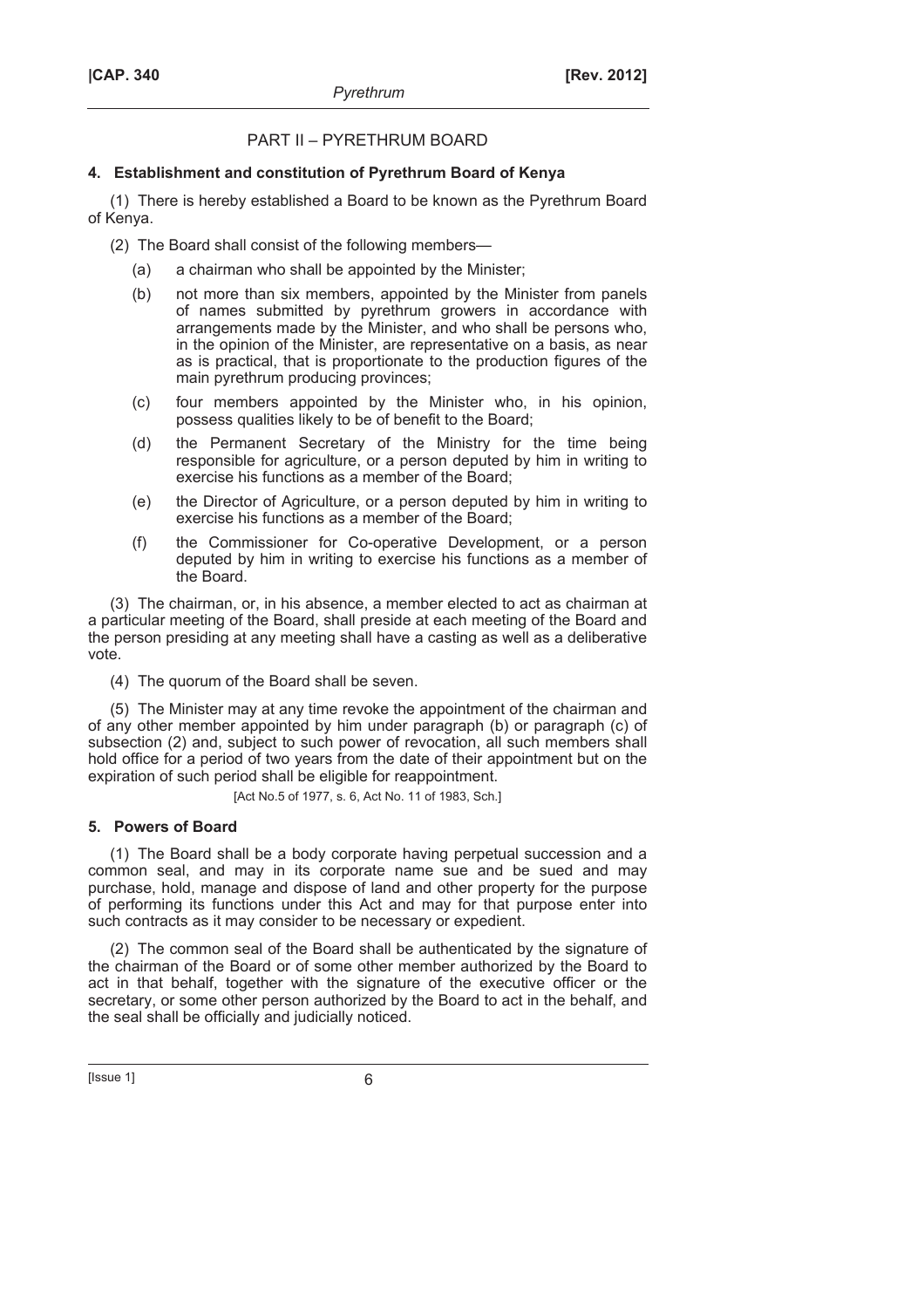(3) All documents, other than those required by law to be under seal, made by, and all decisions of, the Board may be signified under the hand of the chairman of the Board, or the executive officer or the secretary, or any member of the Board authorized in that behalf.

(4) The Board may appoint and employ, on such terms and conditions as it may from time to time determine, such officers and servants as it may consider necessary for the proper and efficient administration of the work of the Board.

(5) The Board may, whenever it considers it necessary or desirable, create or take part in the creation or otherwise become a member of or associated with corporations or other commercial bodies or associations designed to assist or promote the marketing of pyrethrum products in any part of the world.

(6) The Board may establish and make contributions to a pension or superannuation fund and a medical fund, for the benefit of its officers and servants, and may require such officers and servants to contribute thereto.

(7) The Board may appoint and employ, on such terms and conditions as it may from time to time determine, agents to carry out any of its functions under this Act.

(8) The Board may authorize any member or members thereof, or any officer employed by it, to exercise on its behalf such of its powers as it may from time to time specify, but the exercise of such powers shall, to the extent required by the Board, be reported without unreasonable delay to a meeting of the Board.

[Act No. 5 of 1977, s. 2.]

## **6. Functions of Board**

(1) It shall be the duty of the Board in the exercise of its powers and in the performance of its functions to act in such manner as appears to it best calculated to promote the pyrethrum industry.

(2) The functions of the Board shall include—

- (a) the determination for each pool year of the quota of pyrethrum flowers which may be produced in Kenya;
- (b) *deleted by Act No. 17 of 2006, s. 75*.
- (c) investigation and research into all matters connected with the agronomy of the pyrethrum industry;
- (d) the negotiation for the transfer of any of the functions mentioned in paragraph (c) to an East African organization approved for the purpose by the Minister;
- (e) the purchasing and taking delivery of all pyrethrum grown in or imported into Kenya, and of products derived therefrom, save that the Board shall have power to refuse to purchase or take delivery of any pyrethrum grown in Kenya in excess of the quota determined under paragraph (a);
- (f) the sorting, grading or examination of any pyrethrum or pyrethrum product;
- (g) the processing of pyrethrum and, with the approval of the Minister, the appointment of contractors for the processing of pyrethrum and the negotiation of fees therefor;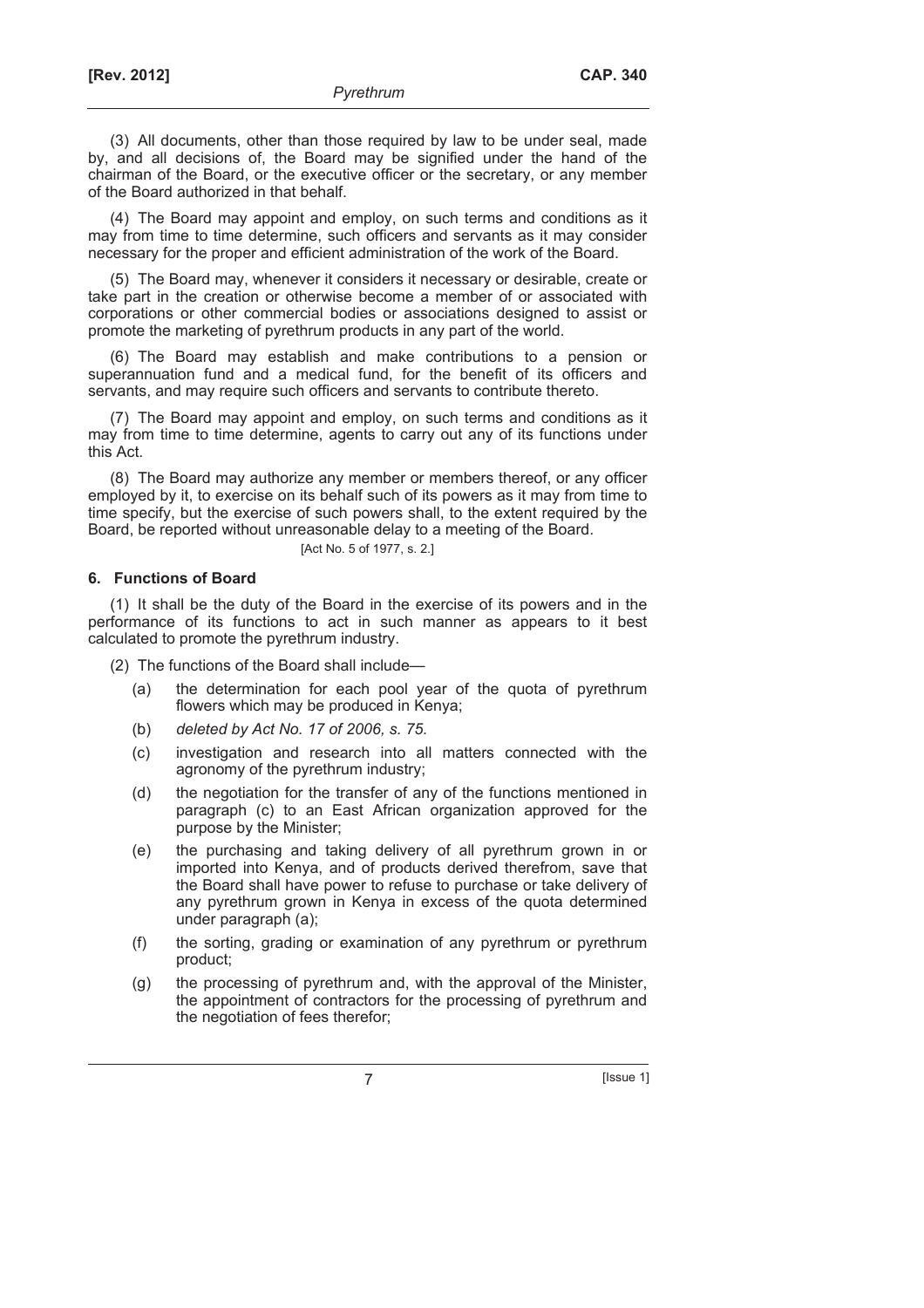- (h) the sale, export, marketing and regulation of the import of pyrethrum or pyrethrum products;
- (i) the division of proceeds in accordance with section 18;
- (j) investigation and research into all matters relating to the processing and marketing of pyrethrum and pyrethrum products; and
- (k) the negotiation of sales and contracts concerning any pyrethrum or pyrethrum products on behalf of any person and receipt of payment therefor.

[Act No. 5 of 1977, s. 7, Act No. 17 of 2006, s. 75.]

## **7. Meetings of Board**

(1) The Board shall hold ordinary meetings as and when necessary, but not less than one in every three months.

(2) Ordinary meetings shall be convened by the chairman at such times and at such places as he may in his discretion deem fit.

(3) The chairman shall convene a special meeting of the Board at any time upon receipt of a requisition signed by not less than four members calling upon him so to do, and such special meeting shall be held not later than twenty-one days after the receipt of the requisition.

[Act No. 5 of 1977, s. 8.]

**8.** *Repealed by Act No. 5 of 1977, s. 9.*)

**9.** *Repealed by Act No. 5 of 1977, s. 9.*

**10.** *Repealed by Act No. 5 of 1977, s. 9.*

**11.** *Repealed by Act No. 5 of 1977, s. 9.*

PART III – CONTROL OF PYRETHRUM

## **12. Control of pyrethrum growers**

(1) *Deleted by Act No. 17 of 2006, s. 76*.

(2) *Deleted by Act No. 17 of 2006, s. 76.*

(3) If any provision of subsection (1) is contravened, each of the proprietors, lessees and occupiers of the land upon which the pyrethrum is grown, and, where the person by whom the provision is contravened is not a proprietor, lessee or occupier of that land that person also, shall be guilty of an offence:

Provided that it shall be a defence for a person charged only by reason of his being a proprietor, lessee or occupier of land to prove that the offence was committed without his knowledge.

[Act No. 17 of 2006, s. 76.]

**13.** *Repealed by Act No. 17 of 2006, s. 77.*

**14.** *Repealed by Act No. 17 of 2006, s. 78.*

**15.** *Repealed by Act No. 17 of 2006, s. 79.*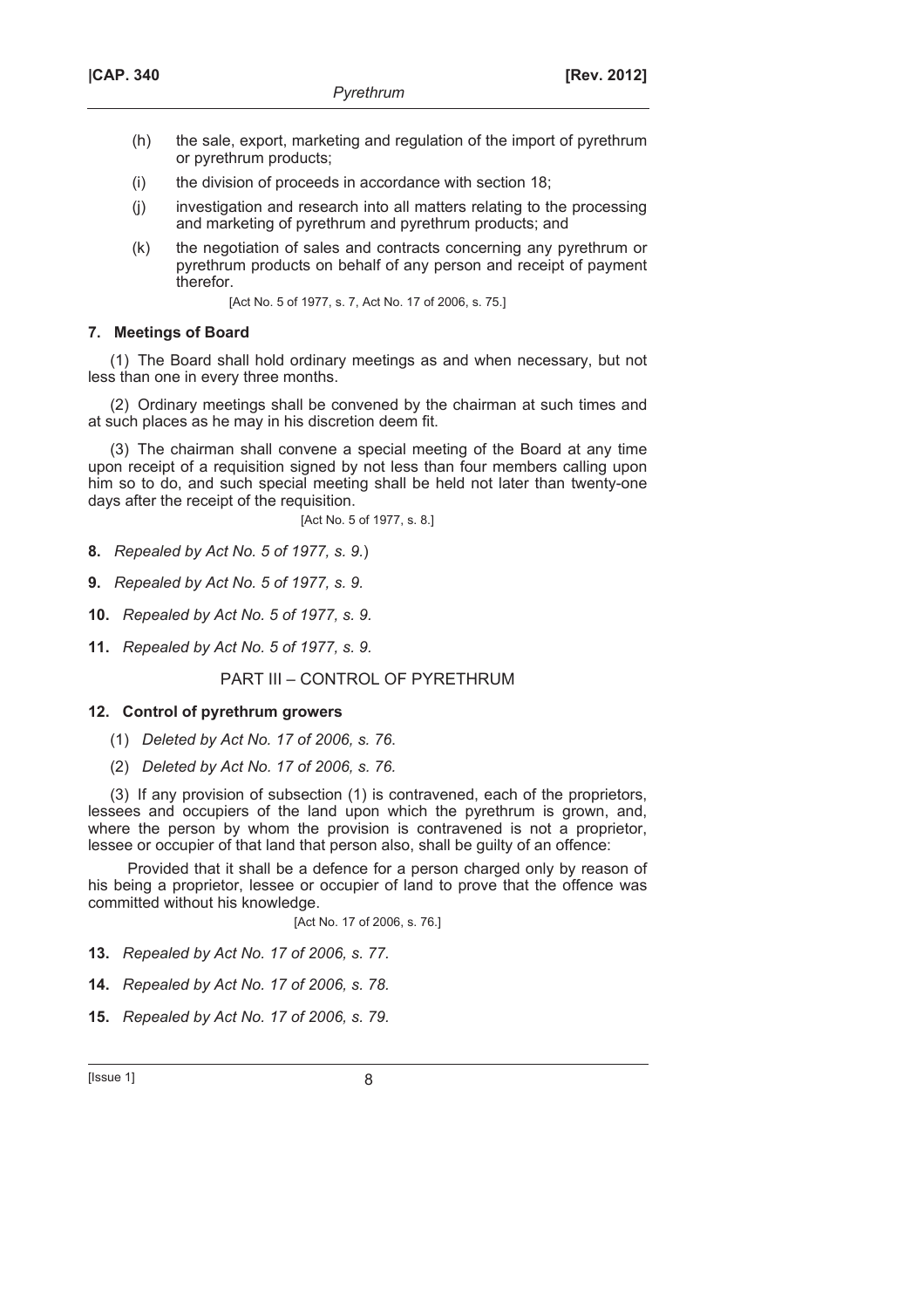## **16. Control of transactions in pyrethrum.**

(1) No pyrethrum grower shall deliver pyrethrum or pyrethrum products to any person other than the Board.

(2) No person other than the Board shall, without the permission of the Board, take delivery of any pyrethrum or pyrethrum products from a pyrethrum grower or other person in possession of pyrethrum or pyrethrum products whether by import into East Africa or otherwise:

Provided that this subsection shall not, unless the Minister otherwise prescribes, apply to—

- (a) preparations *bona fide* imported into or manufactured in Kenya for the purpose of sale to the public;
- (b) *bona fide* experimental or research operations.

(3) Any person who contravenes any of the provisions of subsection (1) or subsection (2) shall be guilty of an offence:

Provided that it shall not be an offence for a pyrethrum grower to deliver, or for a person to take delivery of, pyrethrum or pyrethrum products in compliance with an order or direction of the Board, or for the purpose of drying, storage or transportation.

[Act No. 5 of 1977, s. 2.]

# **17. Delivery of pyrethrum and pyrethrum products to Board**

(1) Subject to any rules made under this Act, the Board shall take delivery of all pyrethrum and pyrethrum products which are—

- (a) grown or produced by grower; and
- (b) suitable for the preparation of an insecticide.

(2) All pyrethrum delivered to the Board in accordance with subsection (1) shall upon delivery be deemed to have become the property of the Board.

[Act No. 5 of 1977, s. 2, Act No. 17 of 2006, s. 80.]

# PART IV – FINANCES

# *A. The Growers' Pool*

## **18. Division of proceeds**

The total amount of money realized from the operation of the Board in respect of each pool year, and proceeds of licensing fees, after deducting therefrom the cost of administering the Board and any other expenses incurred by the Board under or by virtue of the provisions of this Act, and after taking into account the value, as ascertained by the Board, of the respective stocks in hand at the beginning and end of the pool year shall, subject, where there are in existence in relation to the Board any Government loans or guarantees, to the approval of the Minister, be divided as soon as may be after the end of the pool year amongst the pyrethrum growers in proportion to the weights and grades of pyrethrum and pyrethrum products accepted by the Board from each grower, subject to the deduction of any advance payments made to the respective growers in respect of that pool year.

[Act No. 5 of 1977, s. 11.]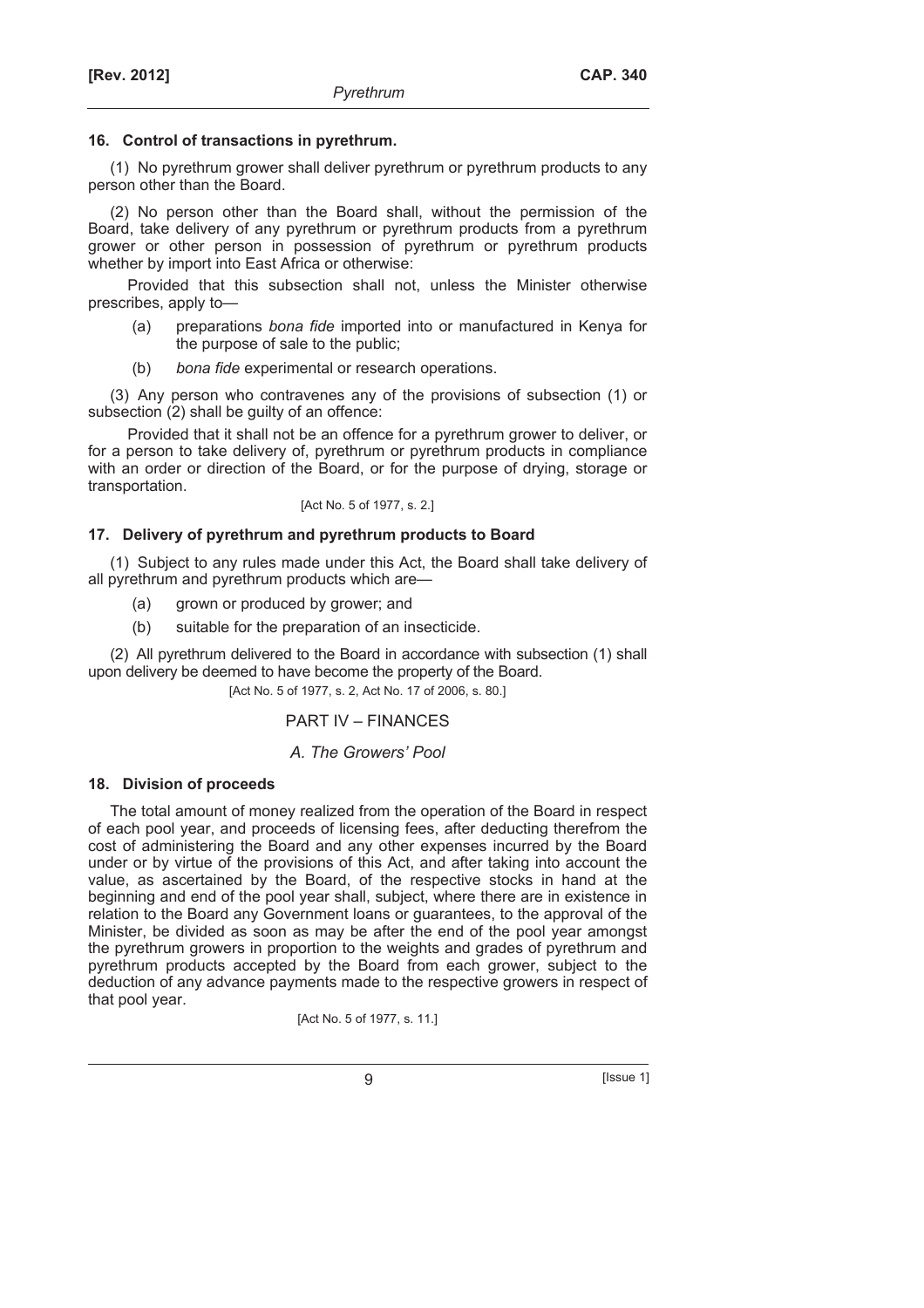## *B. Growers' Levy*

#### **19. Imposition of levy**

On the recommendation of the Board the Minister may from time to time, by notice in the *Gazette*, impose a levy on all pyrethrum grown or cultivated in Kenya.

## **20. Payment of levy**

(1) Any levy imposed under section 19 shall be payable by the licensed grower to the Board at the time when that Board takes delivery of his pyrethrum or pyrethrum product, and may be recovered by the Board from moneys owing by it to the grower in respect of such deliveries, or as a civil debt recoverable summarily.

(2) *Deleted by Act No. 5 of 1977, s. 12*.

[Act No. 5 of 1977, ss. 2 and 12.]

## **21. Issue of stock in return for levy paid**

(1) The Board shall issue one unit of stock to each grower in respect of every amount of twenty shillings paid to it by him by way of levy:

Provided that the obligation imposed upon the Board by this section shall determine upon the expiry of a period of three years from the end of the pool year during which such levy was paid if during that period it has not proved possible after due inquiry to issue such stock to the grower thereunto entitled.

(2) Stock shall be issued in units each of the value of twenty shillings.

(3) Where the initial payment of levy is less than twenty shillings or where, after the issuing of stock to a grower under this section, an amount of less than twenty shillings is left over, then such initial payment or such sum left over, as the case may be, shall be credited towards the next unit of stock to be issued to the grower:

Provided that if any person ceases to be a grower he shall forfeit all his right and interest in respect of any such initial payment or amount left over, as the case may be.

(4) The stock issued under this section shall not be sold or transferred to any person except with the consent of the Board.

[Act No. 21 of 1966, Sch., Act No. 5 of 1977, s. 2, Act No. 17 of 2006, s. 81.]

## **22. Provisions as to stock**

(1) The Board shall pay to each stockholder interest at a rate to be determined by the Board at the end of each pool year:

Provided that such interest shall not be less than four per centum per annum.

(2) Stock shall be redeemable in such manner as the Board shall, with the consent of the Minister, from time to time determine.

 $[|$  Issue 1 $]$  10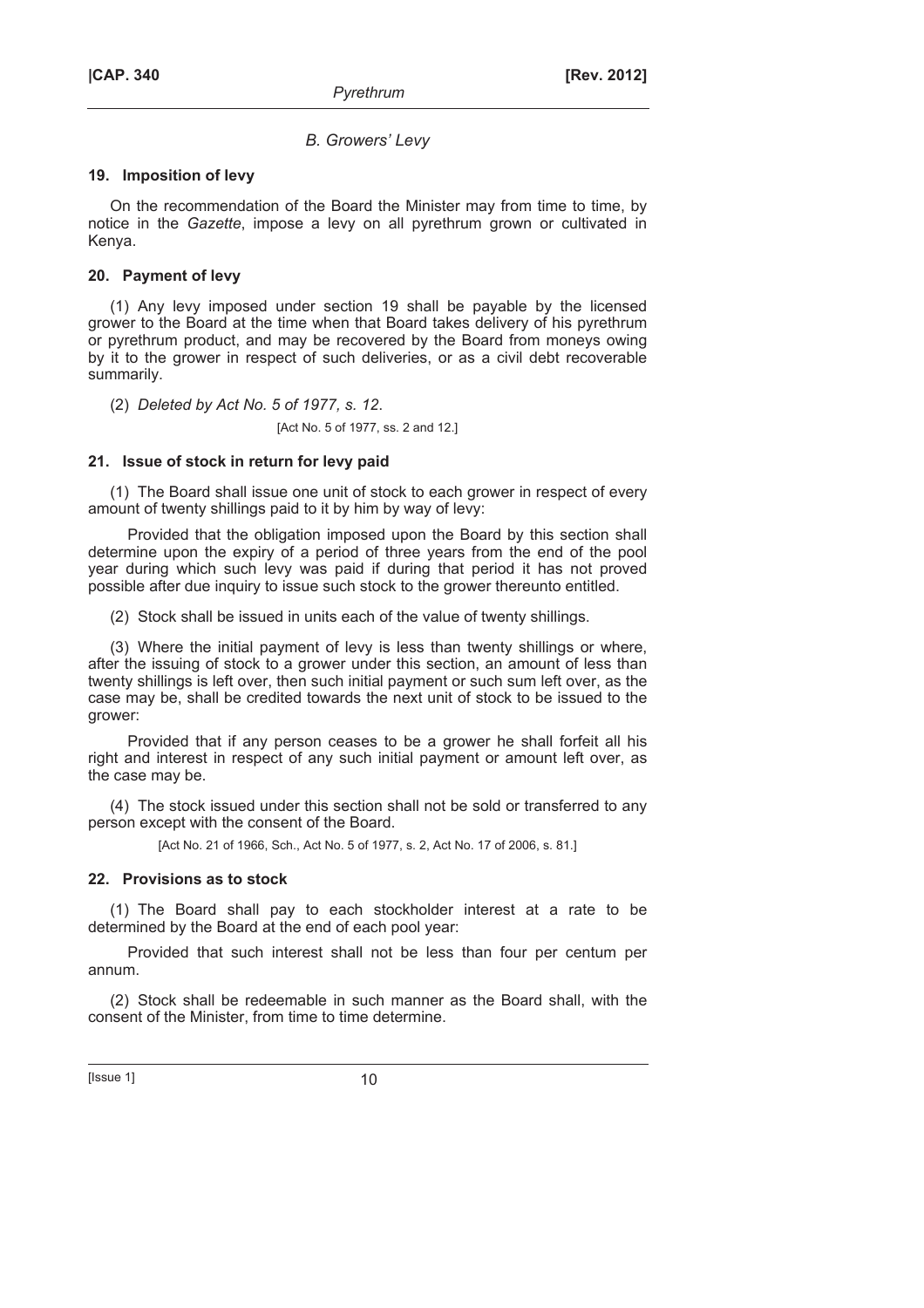(3) The Board shall keep a register of every person to whom stock has been issued, and shall note in the register every transaction, sale, transfer or other dealing relating to or connected with such stock.

[Act No. 5 of 1977, s. 2.]

#### *C. Marketing Cess*

## **23. Imposition of cess**

On the recommendation of the Board the Minister may from time to time, for the purpose of raising money to establish any fund other than the capital fund provided for in section 28(1), by notice in the *Gazette*, impose a cess on all pyrethrum delivered to the Board.

[Act No. 5 of 1977, s. 2.]

#### **24. Payment of cess**

The cess imposed under this Act shall be payable by the licensed grower to the Board at the time when the Board takes delivery of his pyrethrum or pyrethrum product and may be recovered by the Board from moneys owing to the grower by the Board in respect of such deliveries, and shall also be a civil debt recoverable summarily.

[Act No. 5 of 1977, s. 2.]

#### **25. Issue of loan stock in return for cess**

(1) The Board may in its discretion issue one unit of stock to each licensed grower in respect of every amount of twenty shillings paid to it by the licensed grower by way of cess.

(2) Loan stock shall be issued by the Board in units each of the value of twenty shillings.

(3) Where the initial payment of cess is less than twenty shillings or where, after the issuing of loan stock to a licensed grower under this section, an amount of less than twenty shillings is left over, then such initial payment or such sum left over, as the case may be, shall be credited towards the next unit of loan stock to be issued to the licensed grower:

Provided that if any person ceases to be a licensed grower he shall forfeit all his right and interest in respect of any such initial payment or amount left over, as the case may be.

[Act No. 21 of 1966, Sch., Act No. 5 of 1977, s. 2.]

#### **26. Provisions as to loan stock**

(1) The Board shall pay to each holder of loan stock interest at a rate to be determined by the Board at the end of each pool year:

Provided that such interest shall not be less than four per centum per annum.

(2) Stock shall be redeemable in such manner as the Board may, with the consent of the Minister, from time to time determine.

(3) The Board shall keep a register of every person to whom stock has been issued, and shall note in the register every transaction, sale, transfer or other dealing relating to or connected with such stock.

[Act No. 5 of 1977, s. 2.]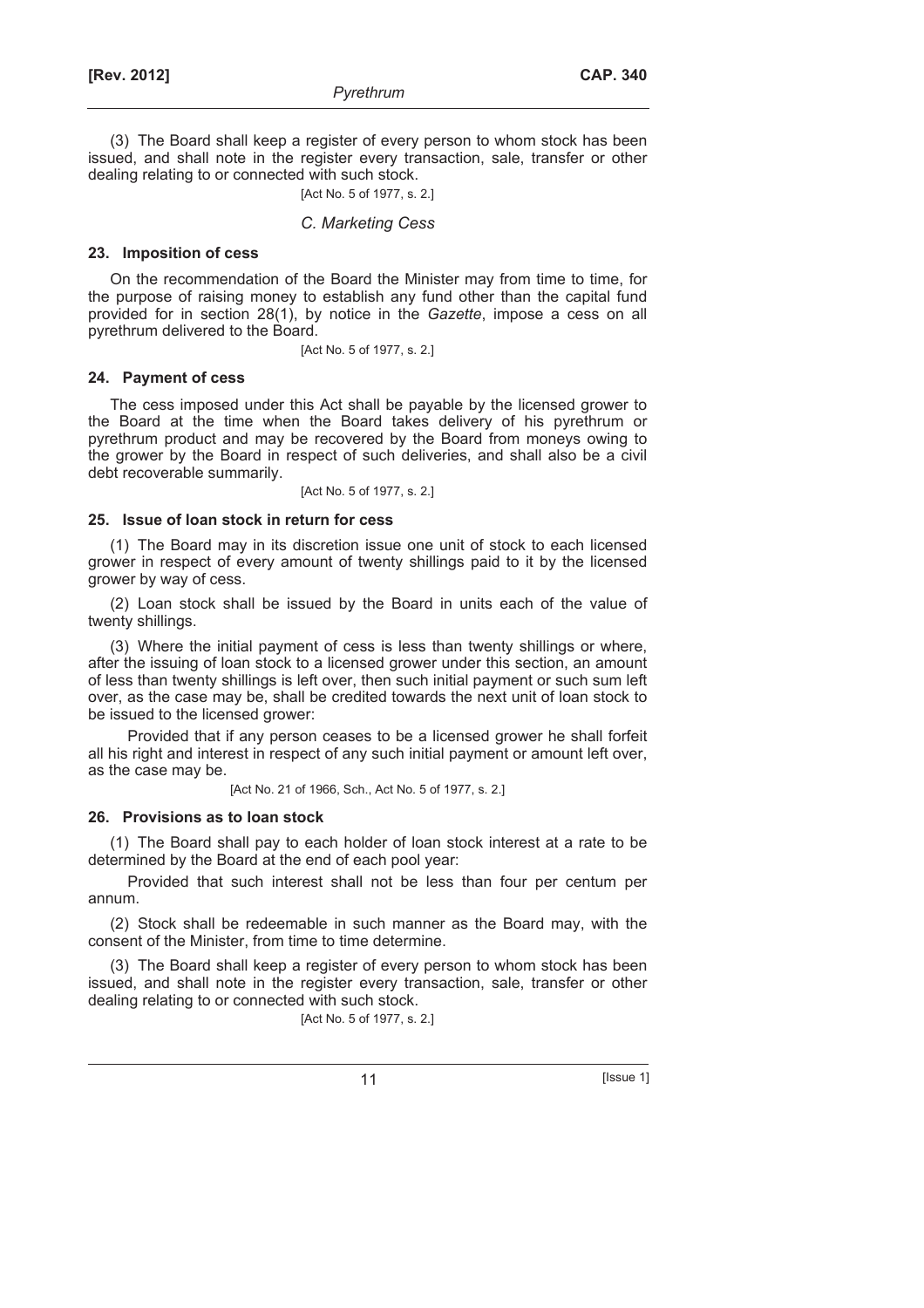## *D. General Financial Provisions*

#### **27. Banking account**

The Board shall open a banking account or banking accounts into which all moneys received by the Board shall be paid in the first instance and out of which all payments made by the Board shall be effected.

[Act No. 5 of 1977, s. 2.]

#### **28. Capital and other funds**

(1) The Board may establish a capital fund and may establish such other funds as it may deem necessary.

(2) The Board shall pay into its capital fund such sums as the Board may from time to time receive by way of a levy imposed under section.

(3) The Board shall pay into its capital fund such sums as the Board may from time to time receive by way of the sale of any of its property, whether movable or immovable, except pyrethrum and pyrethrum products, or on the sale of any investments or other assets of the Board.

(4) The capital fund shall be used for one or more of the following purposes only, that is to say—

- (a) placing it or any part thereof in a deposit account in the Board's name with a bank;
- (b) the purchase of property, whether movable or immovable, except pyrethrum or pyrethrum products;
- (c) the purchase of investments and any other assets;
- (d) the repayment of moneys borrowed for the purpose of making any purchase in accordance with paragraph (b) of this subsection;
- (e) the redemption of stock.

[Act No. 5 of 1977, s. 2.]

## **29. Power to raise or borrow money**

The Board may, after consultation with the Minister, from time to time raise or borrow, whether by way of mortgage, charge, overdraft from a bank or in such other way as may be convenient, such sums of money as it may consider necessary for or in connexion with the exercise of its powers or performance of its functions and duties.

[Act No. 5 of 1977, s. 2.]

## **30. Power to invest**

The Board may from time to time, and subject to this Act, invest any sums standing to the credit of the Board, whether in any fund established by it or not, in securities or any form of property in which trustees are authorized to invest by the Trustee Act (Cap. 167), and in such other securities or property as may be approved for the purpose by the Minister for the time being responsible for finance.

[Act No. 5 of 1977, s. 2.]

 $[|$  Issue 1 $|$  12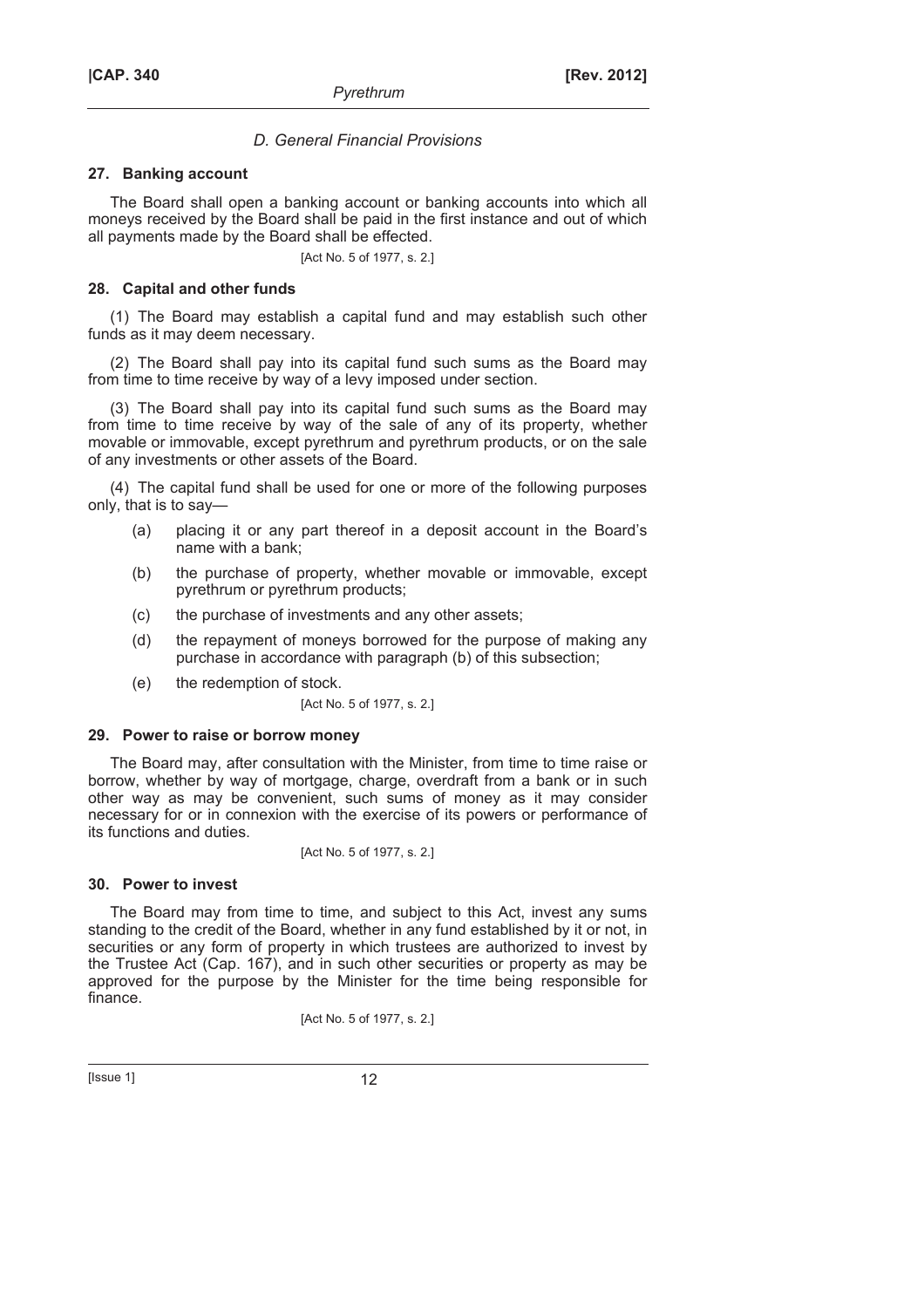## **31. Accounts and audit**

(1) The Board shall cause to be kept such books of account and other books in relation thereto and to all its undertakings, funds, activities and property as the Minister may from time to time approve and shall, within a period of four months after the end of the pool year, or within such longer period as the Minister may approve, cause to be prepared, signed and transmitted to the auditor—

- (a) a balance sheet showing in detail the assets and liabilities of the Board; and
- (b) such other statements of account as the Minister may approve.

(2) The accounts of the Board shall be examined, audited and reported upon annually by the Auditor-General (Corporations).

(3) The Board shall produce and lay before the auditor all books and accounts of the Board, with all vouchers in support thereof, and all books, papers and writings in its possession or control relating thereto, and the auditor shall be entitled to require from all members, officers, employees and agents of the Board such information and explanation as he may consider necessary for the performance of his duties as auditor, and the expenses of and incidental to the audit shall be paid by the Board.

[Act No. 5 of 1977, s. 2, Act No. 13 of 1988, Sch.]

## **32. Annual report and publication thereof**

(1) The Board shall, within a period of seven months after the end of the pool year or within such longer period as the Minister may approve, submit to the Minister a report of its operations during such year, and the yearly balance sheet and such other statements of account as the Minister shall approve, together with the auditor's report thereon; and the Board shall, if the Minister so requires, publish them in such manner as the Minister may specify.

(2) The Minister shall lay the Board's report and the auditor's report, together with the balance sheet and such other statements of account as he may have approved, on the table of the National Assembly within fourteen days of the receipt of the reports and statements by him, or, if the National Assembly is not sitting, within fourteen days of the commencement of its next sitting.

[Act No. 5 of 1977, ss. 2 and 13.]

## PART V – GENERAL

#### **33. Protection of members, etc., of Boards**

No member, officer or agent of the Board or person co-opted to serve on the Board shall be personally liable for any act or default of the Board done or omitted to be done in good faith and without negligence in the course of the operations of the Board.

[Act No. 5 of 1977, s. 2.]

#### **34. Returns**

(1) The Board may, by notice in writing, require any licensed grower, or any secretary, manager or other officer of a limited company, association or cooperative society, to render, within a time to be specified in such notice, to the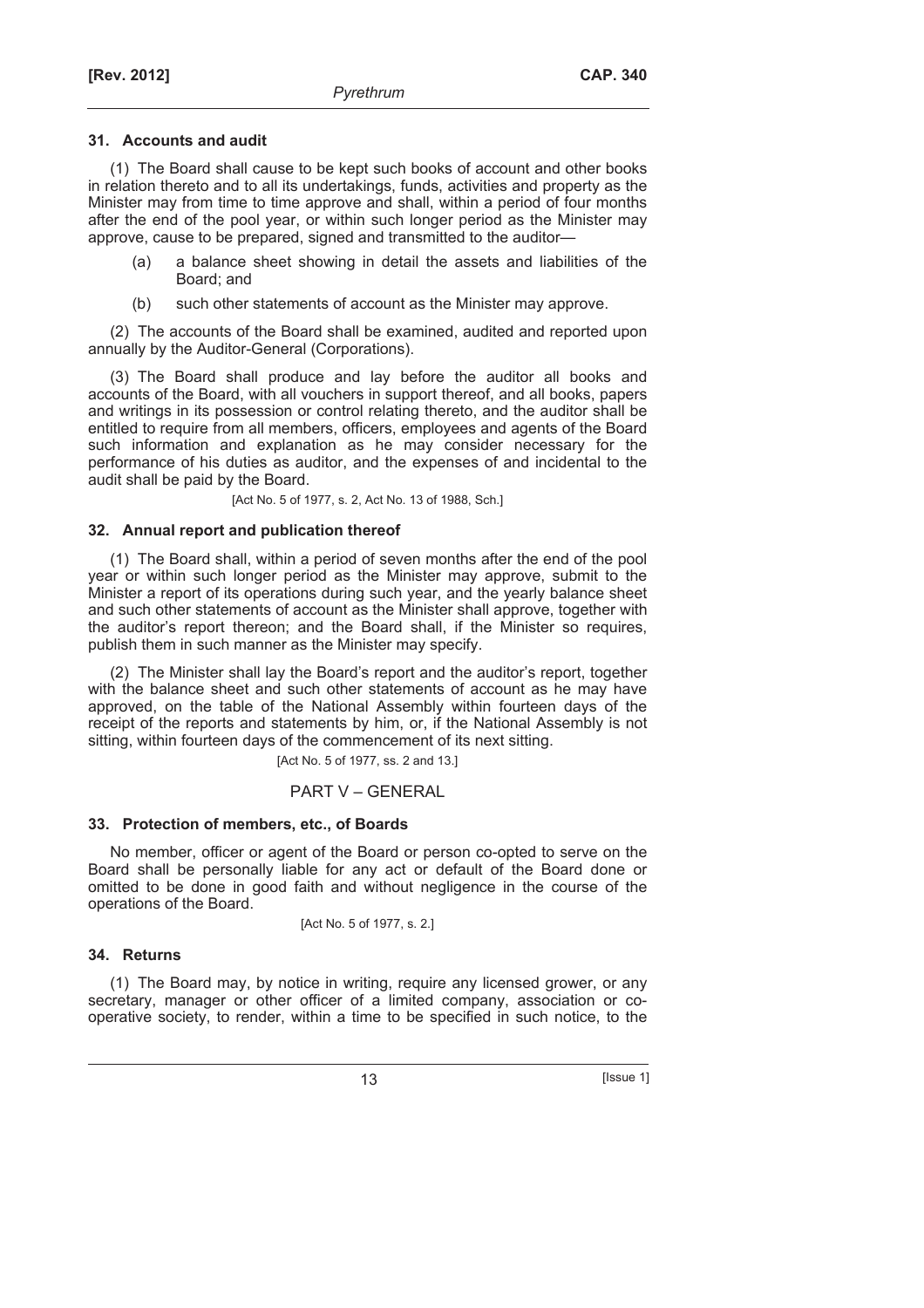Board a return in the prescribed form giving details of all pyrethrum grown or to be grown and the land and acreage used or to be used in the cultivation thereof.

(2) Any person who, having been required pursuant to subsection (1) of this section to render a return to the Board, fails to do so within the time specified in the notice requiring such return shall be guilty of an offence and liable to a fine not exceeding three hundred shillings.

[Act No. 5 of 1977, s. 2.]

## **35. Winding-up**

(1) The Minister may, by notice in the *Gazette*, order the Board to be wound up at any time, and may by the same or any further notice provide for the regulation and procedure of such winding up.

(2) If the Board is wound up, all moneys received on the sale or disposal of its property and assets shall, subject to the prior satisfaction therefrom of any liabilities of the Board, be distributed to the pyrethrum growers at the time of the making of the notice:

Provided that the individual entitlement of each grower in such distribution shall be calculated by reference to his aggregate entitlement in the growers' pool for the period of five years immediately preceding the date of the making of the notice, including the year in which the notice is made.

[Act No. 5 of 1977, s. 14, Act No. 17 of 2006, s. 82.]

## **36. Rules**

(1) The Minister may, after consultation with the Board, make rules generally for the better carrying out of the purposes and provisions of this Act and for prescribing anything which under this Act may be prescribed.

(2) Without prejudice to the generality of the powers conferred by subsection (1), rules thereunder may provide for any or all of the following matters—

- (a) the qualification and disqualification of Board members;
- (b) the procedure to be followed at meetings of the Board;
- (c) the remuneration of members of the Board;
- (d) the forms to be used in making returns;
- (e) the rights of stockholders and the procedure for the issue and transfer of stock or loan stock, and other dealings in stock and loan stock;
- (f) the control and regulation of schemes for the marketing of pyrethrum and pyrethrum products;
- (g) prescribing any fee which may be charged for anything done under this Act or under such rules.

[Act No. 5 of 1977, s. 15.]

# **37. Penalties**

(1) Any person who is guilty of an offence under this Act or under any rule made thereunder for which no special penalty is provided shall be liable—

 (a) for the first offence, to a fine not exceeding five thousand shillings or to imprisonment for a term not exceeding six months, or to both;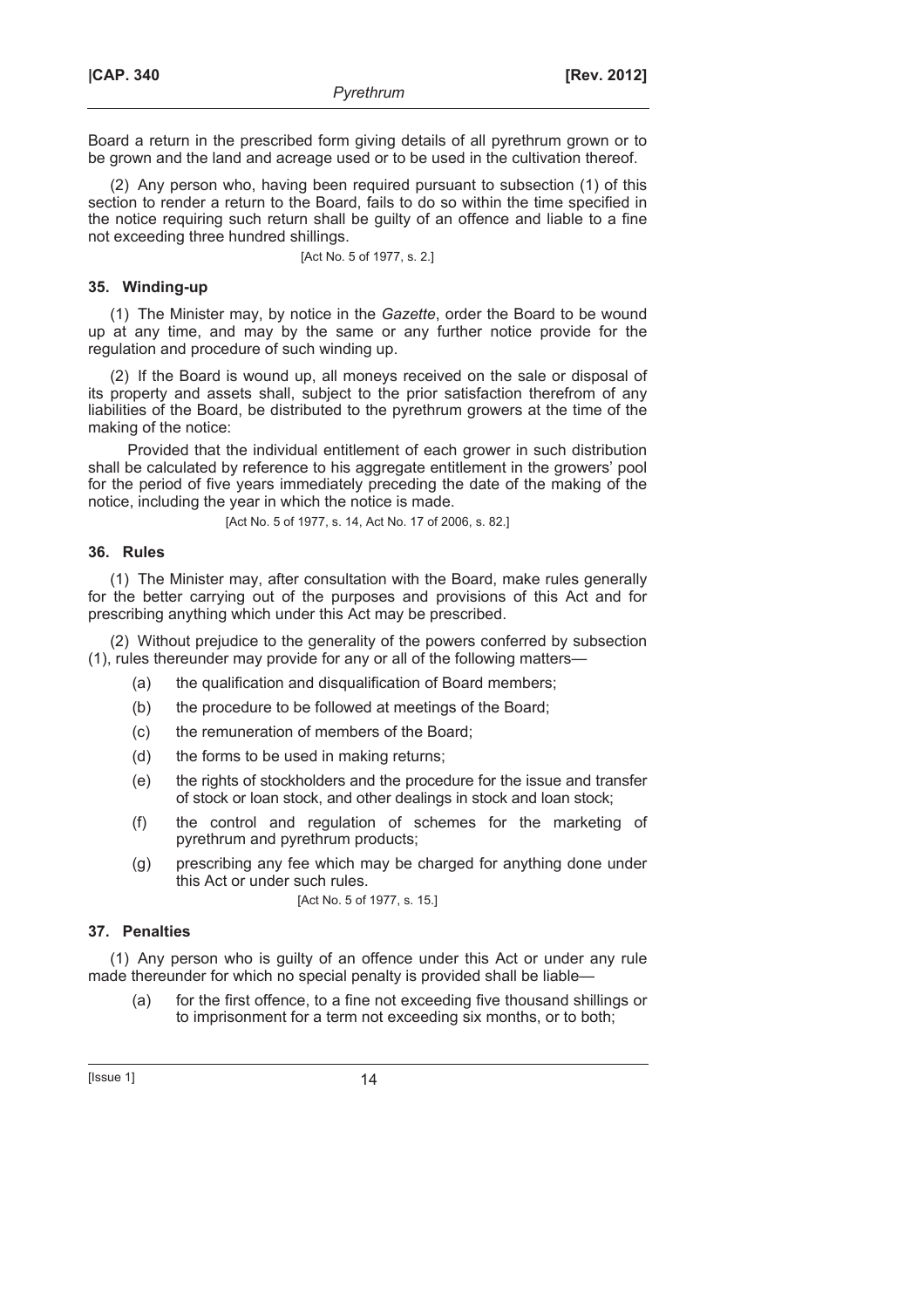(b) for a second or subsequent offence, to a fine not exceeding ten thousand shillings or to imprisonment for a term not exceeding twelve months, or to both.

(2) Where any offence under this Act or under any rules made thereunder is committed by a partnership, company, association or co-operative society, or by any other corporation or association of individuals, every person who at the time when the offence was committed was a director, partner or officer thereof shall severally be liable to be prosecuted and punished for the offence in like manner as if he had himself committed the offence, unless he proves that the act or omission constituting the offence took place without his knowledge, consent or connivance and that he exercised all such diligence to prevent the commission of the offence as he ought to have exercised having regard to the nature of his functions as a director, partner, officer or person concerned as aforesaid and to all the circumstances.

## **38. Repeal**

The Pyrethrum Act (Cap. 340) is hereby repealed:

Provided that every licence, document or other authority issued or made under that Act and having effect immediately before the commencement of this Act shall continue to have effect as if issued or made under this Act.

# **39. Transfer of property of Pyrethrum Board**

The undertakings, property, assets and rights, and all debts, liabilities and obligations, and the benefit and burden of all contracts, of the Pyrethrum Board of Kenya established under section 3 of the Pyrethrum Act (Cap. 340), now repealed), shall, as from the commencement of this section, be transferred to and vested in the Pyrethrum Board and the Marketing Board in such proportions as the Minister shall prescribe.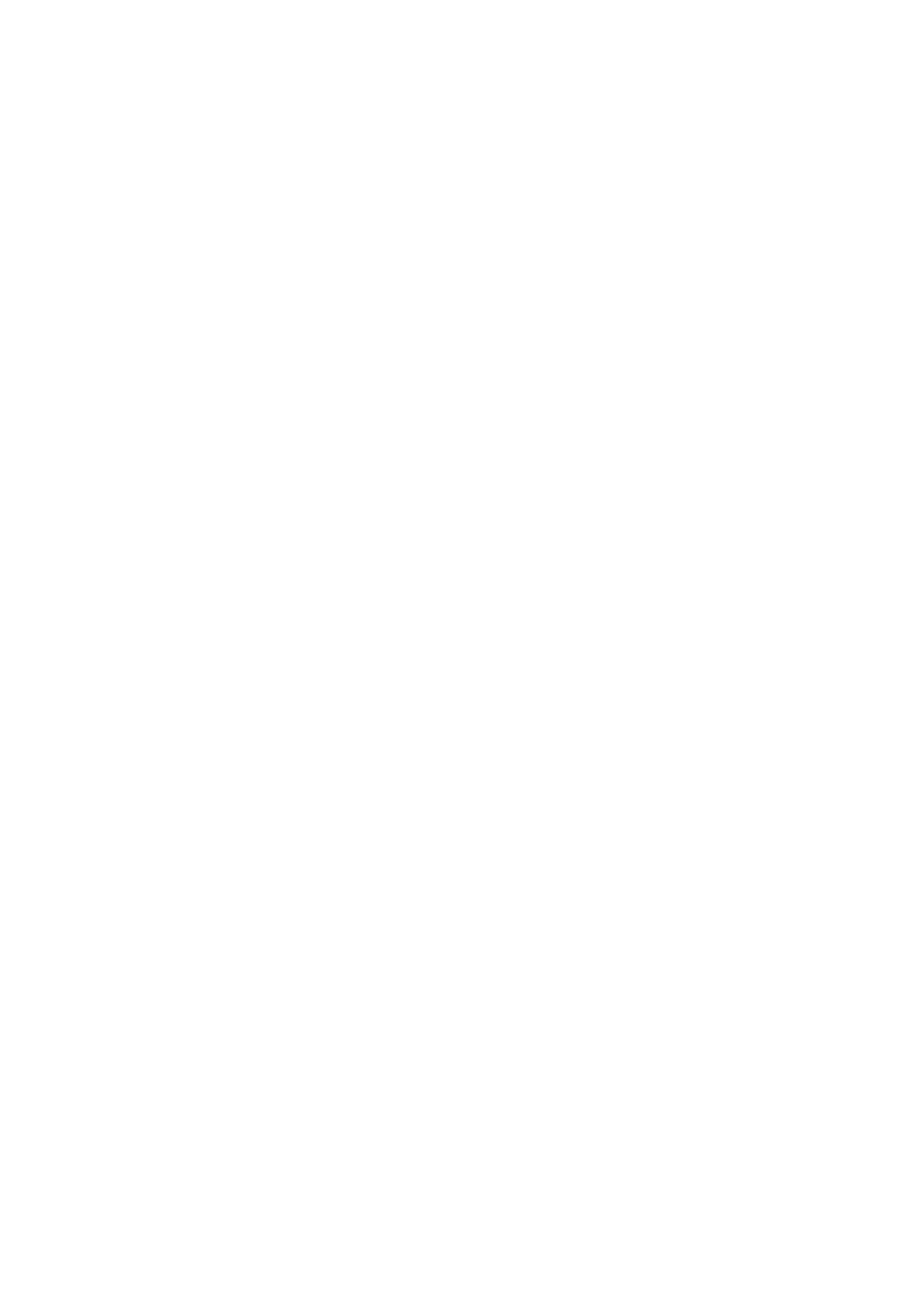*Pyrethrum* 

**[Subsidiary]** 

# **CHAPTER 340**

# **PYRETHRUM ACT**

# SUBSIDIARY LEGISLATION

# *List of Subsidiary Legislation*

|  | Page |
|--|------|
|  | 19   |
|  | 21   |
|  | 25   |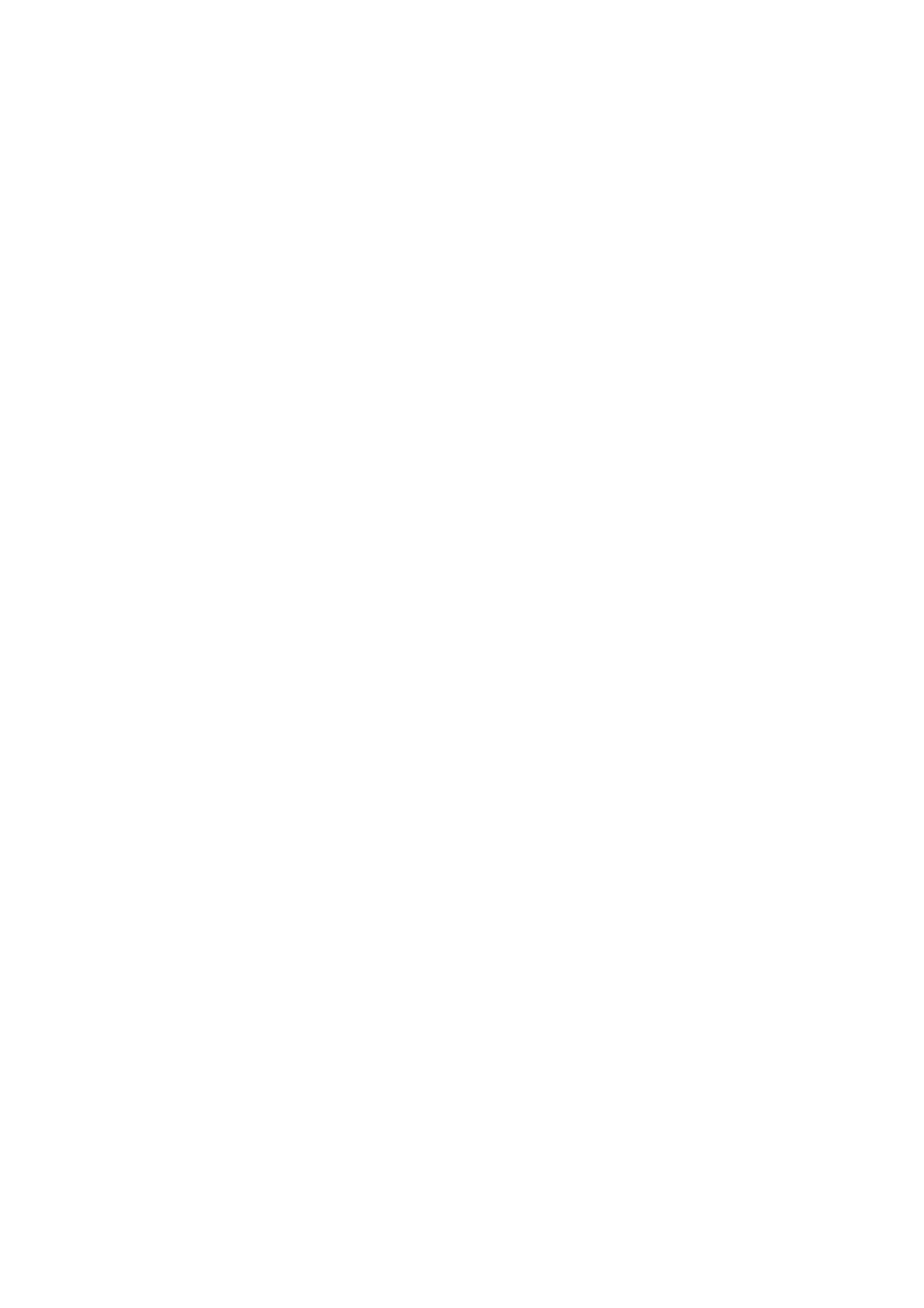*Pyrethrum* 

**[Subsidiary]** 

# **LEVY IMPOSED UNDER SECTION 19**

[L.N. 2/1968.]

A levy is imposed on all pyrethrum grown or cultivated in Kenya and delivered to the Pyrethrum Board, assessed in the case of each pyrethrum grower, on the weight of his pyrethrum taken at the time of delivery, at the rate of 3 cts. per lb. of flowers.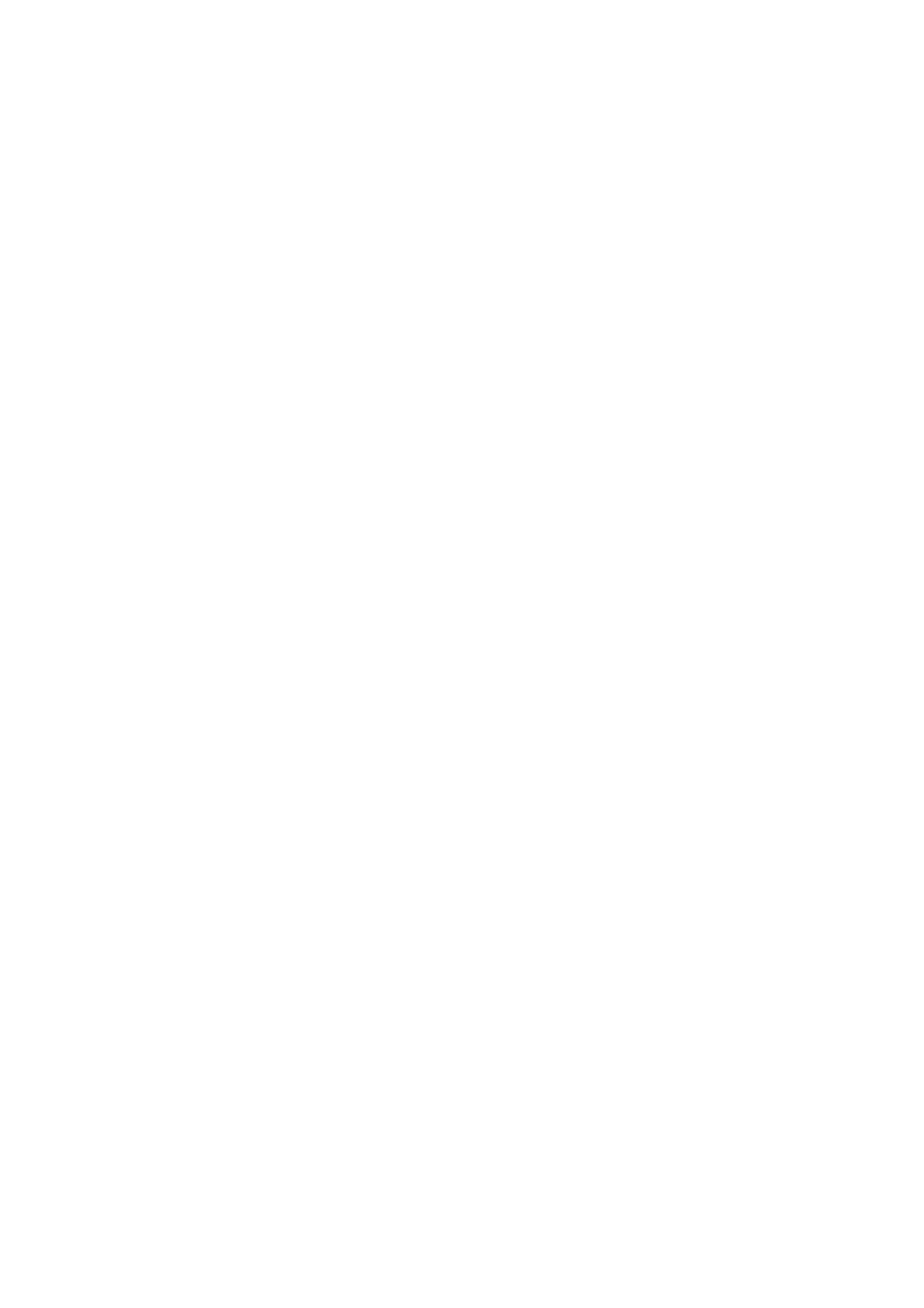#### **PYRETHRUM RULES, 1967**

[L.N. 173/1967, L.N. 71/2006.]

#### RULES UNDER SECTION 36

**1.** These Rules may be cited as the Pyrethrum Rules, 1967.

**2.** *Deleted by L.N. 71/2006, s. 2.*

**3.** Every pyrethrum grower shall comply with all such instructions as may be given to him from time to time by the Board with regard to the preparation, packing and delivery of flowers.

**4.** All pyrethrum shall, on receipt by the Board, be inspected by such person or persons as may be appointed by the Board for that purpose, and notice in the form of a receipt showing —

- (a) the net weight of pyrethrum received;
- (b) the net weight of pyrethrum accepted; and
- (c) the net weight of pyrethrum rejected, if any, and the reasons for rejection,

shall be sent by the Board to the grower from whom such pyrethrum was received.

```
[L.N. 71/2006, s. 3.]
```
**5.** (1) The Board may return to a grower, at such grower's expense, any pyrethrum rejected for any reason.

(2) When a grower has been notified by the Board that any pyrethrum delivered by him has been rejected, he may inform the Board of his intention to recover such pyrethrum; if no such communication is received by the Board within fourteen days of such notification, the Board may destroy the pyrethrum in such manner as it deems fit.

#### [L.N. 71/2006, s. 4.]

**6.** The grading of pyrethrum to determine the rate of payment shall be carried out by such person or persons as may be appointed by the Board for that purpose in the following manner—

- (a) a sample shall be extracted by a method approved by the Board from each bag of series of bags of pyrethrum delivered to the Board;
- (b) every such sample of pyrethrum delivered between the twenty-eighth day of any month and twenty-seventh day of the succeeding month, or such other period as may be notified to growers by the Board, shall be retained in a separate container for each grower;
- (c) at the end of the period notified, all such samples of pyrethrum delivered within the period by each grower shall be thoroughly mixed and subdivided by the method currently approved by the Board until a residual sample of an amount considered by the Board to be sufficient for the purpose of analysis remains;
- (d) each such residual sample shall be registered and analysed, by the method currently approved by the Board, in the Board's laboratories to determine the pyrethrins content of each grower's deliveries during the period;
- (e) each grower shall be informed of the results of such analysis as soon as practicable after the completion of the analysis by the Board's laboratories.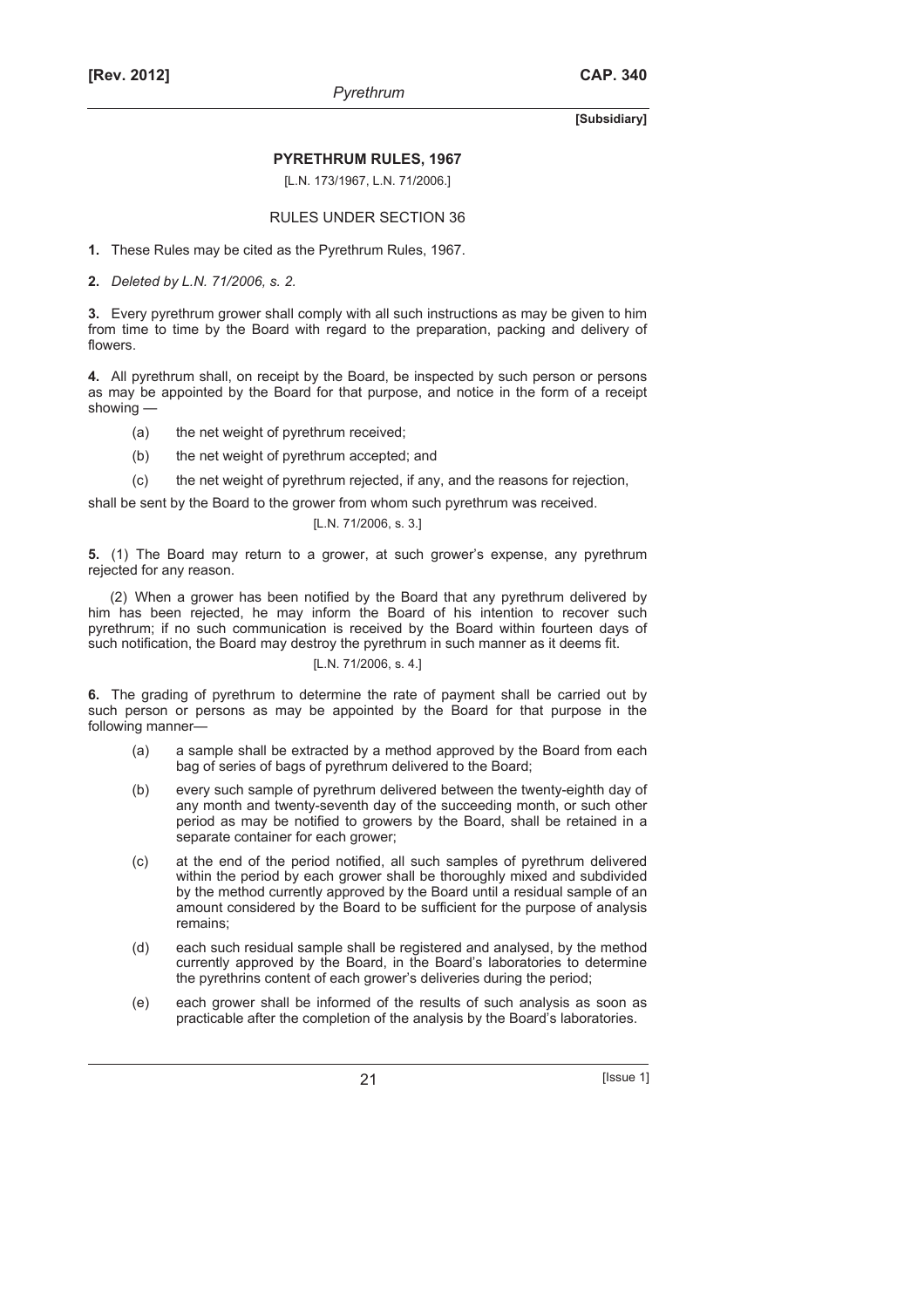**7.** Any grower aggrieved by the decision of the Board in the grading of pyrethrum may within seven days of receiving such notice of grading appeal in writing to the Board, and the Board's decision thereon shall be final.

**8.** Every grower to whom stock is issued pursuant to sections 21 or 25 of the Act, shall be entitled, without payment, to receive within two months after such issue one certificate for all his stock or several certificates each for one or more of his units of stock.

#### [L.N. 71/2006, s. 6.]

**9.** If a stock certificate be defaced, lost or destroyed, it may be renewed on payment of a fee of two shillings and fifty cents or such less sum, and on such terms, if any, as to evidence and indemnity and the payment of out-of-pocket expenses of the Board in respect of investigating evidence, as the Board may determine.

**10.** Each stock certificate shall be distinguished by its appropriate number, and shall be in the form B in the Schedule Rule.

**11.** (1) Any transfer of stock shall be effected by notice in writing signed by the transferor and transferee, and such signature shall each be attested by at least one witness who shall not be a relative.

(2) The transferor shall be deemed to remain the stockholder until the name of the transferee has been duly registered.

**12.** The Board may decline to register the transfer of stock to a non-grower without giving reasons for its decision.

**13.** The Board may decline to register a transfer unless—

- (a) a fee of two shillings and fifty cents, or such lesser sum as the Board may from time to time require, is paid to the Board in respect thereof;
- (b) the notice of transfer is accompanied by the certificate of the stock to which it relates and such other evidence as the Board may reasonably require to show the right of the transferor to make the transfer.

**14.** If the Board refuses to register a transfer, it shall, within two months after the date on which the notice of transfer was received, send to the transferee notice of refusal.

**15.** The registration of transfers may be suspended at such times and for such periods as the Board may from time to time determine:

Provided always that such registration shall not be suspended for more than thirty days in any one year.

**16.** The Board shall be entitled to treat the person whose name appears upon the Register of Stocks in respect of any stock as the absolute owner thereof, and shall not be under any obligation to recognize any trust or equity or equitable claim to or partial interest in such stock whether or not it has express or other notice thereof.

**17.** Every return to the Board in pursuance of section 34 of the Act shall be made in the form C in the Schedule.

**18.** No pyrethrum grower shall use any means not approved by the Board of drying pyrethrum flowers and shall, if so required by the Board, obtain the Board's approval of the means used.

**19.** (1) Appeals under section 15 of the Act shall be in the form D in the Schedule presented by the appellant or his advocate, and shall have attached thereto a copy of the decision appealed against.

[Issue 1] 22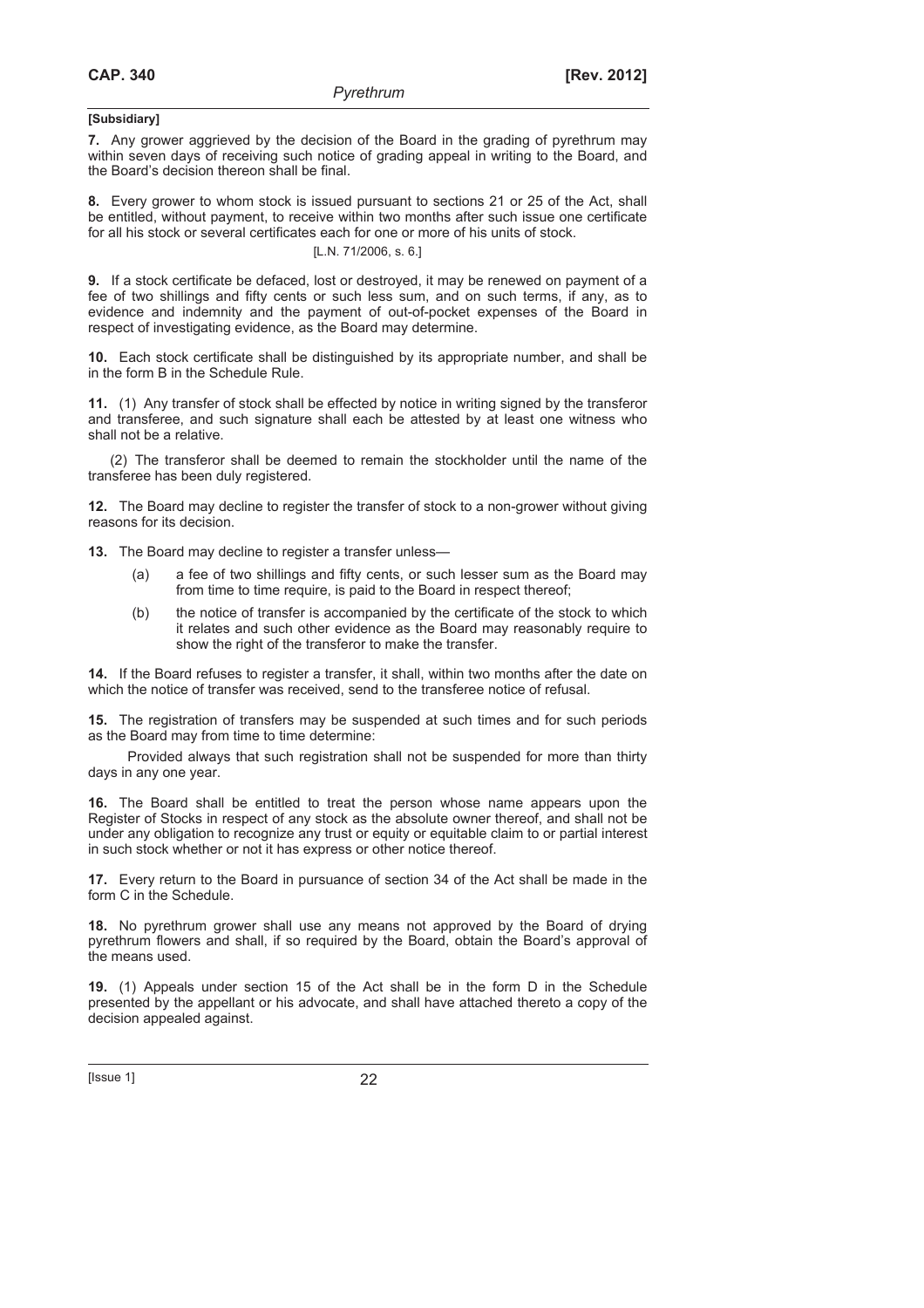(2) Each separate ground of appeal shall be contained in a separate paragraph and numbered consecutively.

(3) The appellant shall, within thirty days of notification that his application has been refused or partly refused by the Board, deliver his appeal to the Secretary of the Agricultural Appeals Tribunal in person or send it to him by registered post.

(4) The appellant shall attach to his appeal any documentary evidence, or a copy thereof, relative to his appeal, which is in his possession or which he can reasonably obtain.

**20.** (1) The Board shall—

- (a) convene an area meeting of pyrethrum growers in each of the principal pyrethrum producing areas in the first six months of every pool year at such place and at such time as to the Board may seem fit;
- (b) submit annual statements of account and a report of its operations to every area meeting convened under paragraph (a).

(2) At any area meeting convened under paragraph (1)(a), the chairman of the Board shall preside, but in his absence a member appointed by the Board shall act as chairman.

(3) All growers shall be notified in writing of the times and places of the area meetings. [L.N. 71/2006, s. 7.]

**21.** (1) For the purpose of providing the Minister with a panel of names under section 4(2)(c) of the Act, the Board shall invite growers in each of the main pyrethrum producing Provinces to submit names for inclusion on the panel.

(2) The nomination paper shall be in the form E in the Schedule.

(3) Each nominee shall be a grower and shall be supported by the signature of ten growers who hold licences in their own right.

(4) For the purposes of this section, a registered Co-operative Society may only sponsor a nomination over the signature of the Society's Chairman.

[L.N. 71/2006, s. 8.]

#### **SCHEDULE**

FORM A [Deleted by L.N. 71/2006, s. 9(a).]

**Form B (r. 10)**

#### STOCK CERTIFICATE

#### THE PYRETHRUM BOARD OF KENYA

#### (ESTABLISHED UNDER THE PYRETHRUM ACT, 1964)

No .......................... No. of Stock Units................................................

This is to certify that .......................................................................................................................... of ............................................... is the Registered Proprietor of ................................................ units

23 [Issue 1]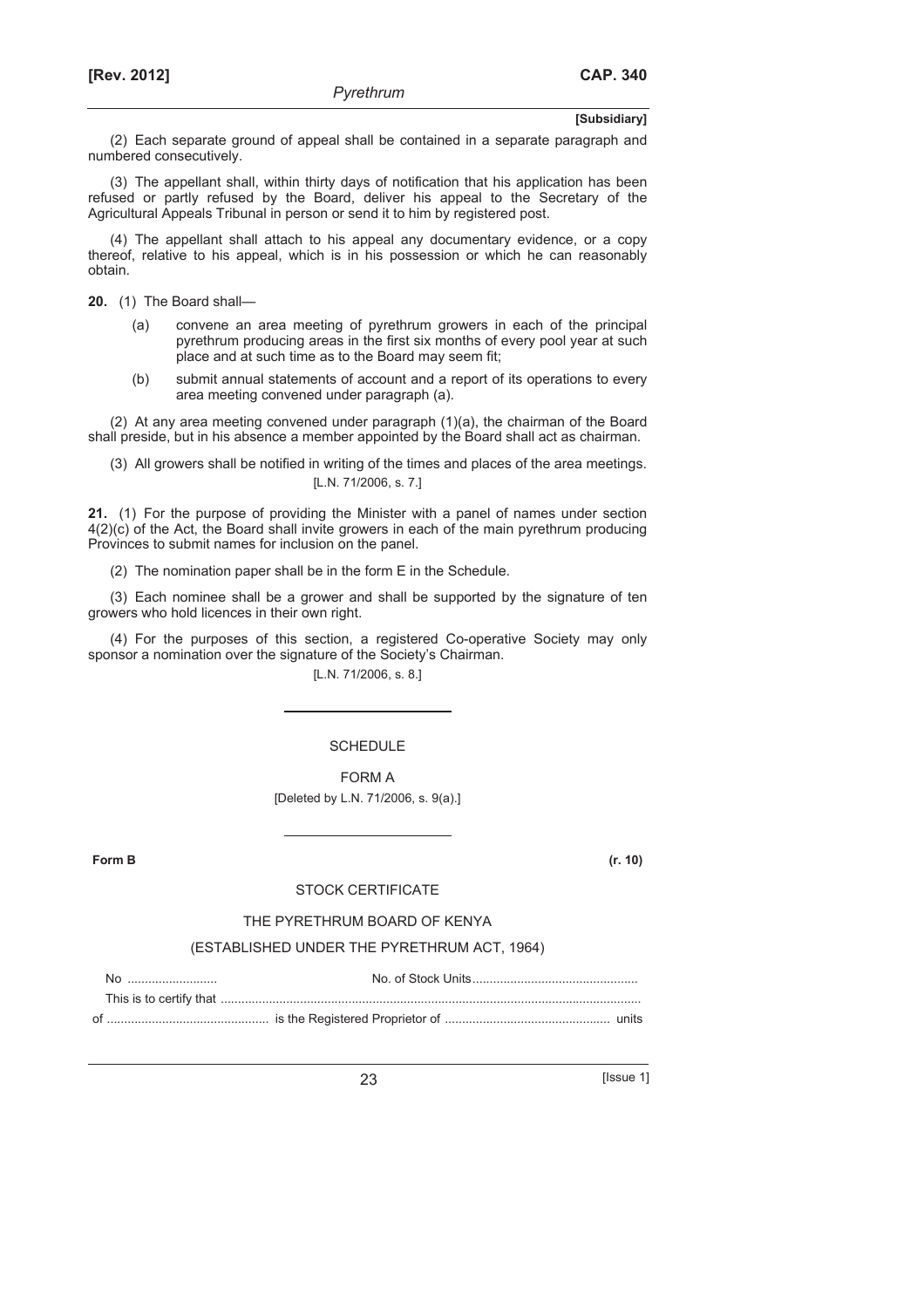Pyrethrum

## [Subsidiary]

#### SCHEDULE, Form B-continued

of Pyrethrum Board of Kenya Stock of shillings twenty each, subject to the provisions of the Pyrethrum Act and of the Pyrethrum Rules.

| Authorized    |  |
|---------------|--|
| " Signatories |  |
|               |  |

N.B. - No transfer of any part of the Stock comprised in this certificate will be registered until this certificate is delivered up at the office of the Board.

Form C

 $(r. 17)$ 

## ACREAGE AND STATISTICAL RETURN

| 4. Acreage under pyrethrum-       |  |  |  |  |  |  |  |
|-----------------------------------|--|--|--|--|--|--|--|
|                                   |  |  |  |  |  |  |  |
|                                   |  |  |  |  |  |  |  |
|                                   |  |  |  |  |  |  |  |
| 5. Method of drying -             |  |  |  |  |  |  |  |
| Sun-drying.                       |  |  |  |  |  |  |  |
| Wood fuel drier.                  |  |  |  |  |  |  |  |
| Charcoal drier.                   |  |  |  |  |  |  |  |
| Oil-fuel drier.                   |  |  |  |  |  |  |  |
|                                   |  |  |  |  |  |  |  |
|                                   |  |  |  |  |  |  |  |
|                                   |  |  |  |  |  |  |  |
|                                   |  |  |  |  |  |  |  |
|                                   |  |  |  |  |  |  |  |
|                                   |  |  |  |  |  |  |  |
|                                   |  |  |  |  |  |  |  |
|                                   |  |  |  |  |  |  |  |
| To: The Pyrethrum Board of Kenya, |  |  |  |  |  |  |  |
| P.O. Box 420, Nakuru.             |  |  |  |  |  |  |  |

FORM D [Deleted by L.N 71/2006, s. 9(c).]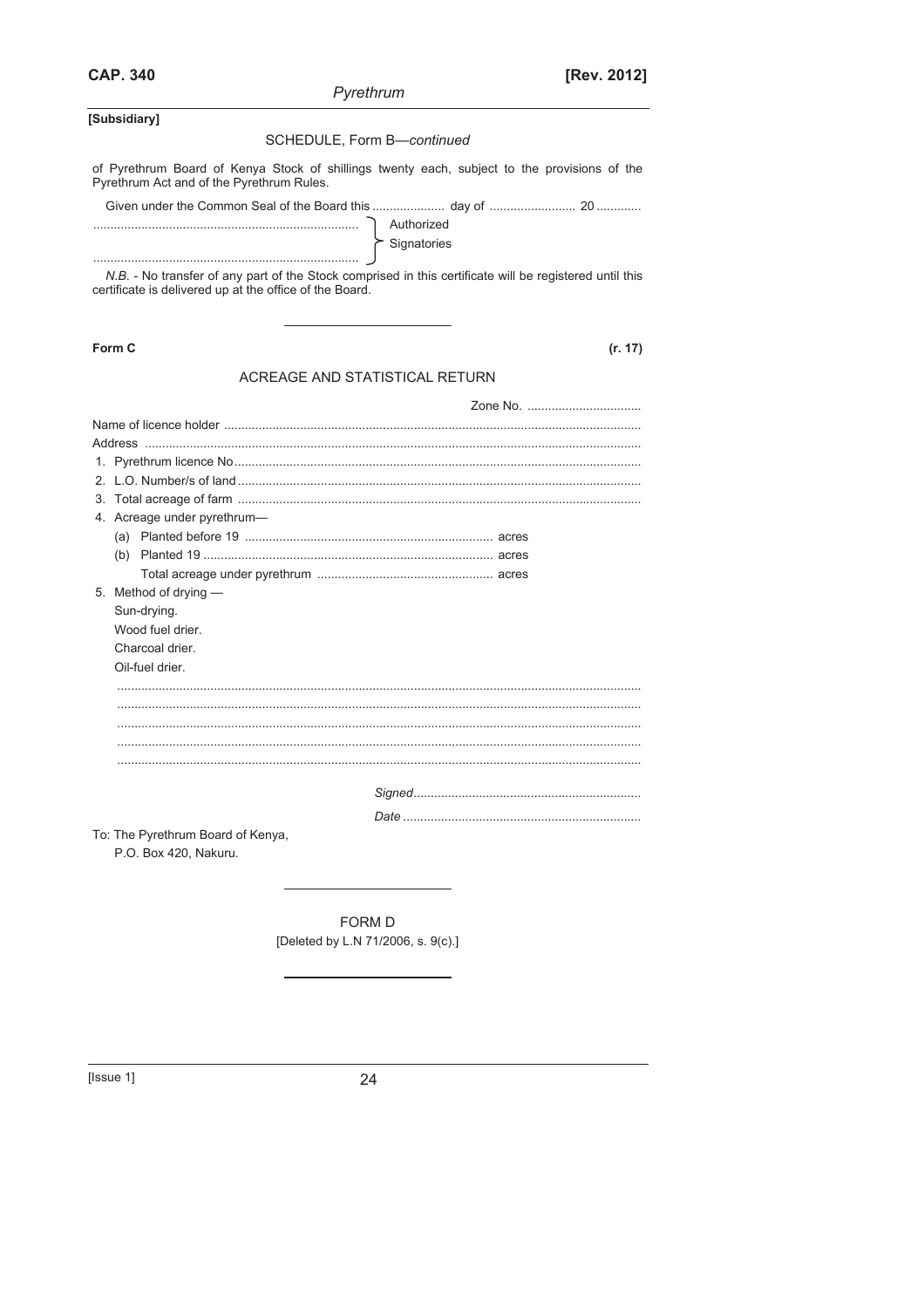| [Rev. 2012]                                    |                                 | <b>CAP. 340</b>                                                                                                                                                                                |
|------------------------------------------------|---------------------------------|------------------------------------------------------------------------------------------------------------------------------------------------------------------------------------------------|
|                                                | Pyrethrum                       |                                                                                                                                                                                                |
|                                                |                                 | [Subsidiary]                                                                                                                                                                                   |
|                                                | SCHEDULE-continued              |                                                                                                                                                                                                |
| Form E                                         |                                 | (r. 21)                                                                                                                                                                                        |
|                                                | [L.N. 71/2006, s. $9(b)$ ]      |                                                                                                                                                                                                |
|                                                | <b>NOMINATION PAPER</b>         |                                                                                                                                                                                                |
|                                                |                                 |                                                                                                                                                                                                |
| The Pyrethrum Board of Kenya,<br>P.O. Box 420, |                                 |                                                                                                                                                                                                |
| Nakuru.                                        |                                 |                                                                                                                                                                                                |
|                                                |                                 |                                                                                                                                                                                                |
|                                                |                                 | to the Minister for Agriculture for consideration for appointment as a member of the Pyrethrum                                                                                                 |
|                                                |                                 |                                                                                                                                                                                                |
| Signature                                      |                                 | Address                                                                                                                                                                                        |
|                                                |                                 |                                                                                                                                                                                                |
|                                                |                                 |                                                                                                                                                                                                |
|                                                |                                 |                                                                                                                                                                                                |
|                                                |                                 |                                                                                                                                                                                                |
|                                                |                                 |                                                                                                                                                                                                |
|                                                |                                 |                                                                                                                                                                                                |
| the Minister for Agriculture.                  |                                 | I hereby accept nomination and if appointed am prepared to carry out the duties of a member of<br>the Pyrethrum Board of Kenya. I understand that my appointment may be revoked at any time by |
| Date                                           |                                 | Signature of Candidate                                                                                                                                                                         |
|                                                |                                 |                                                                                                                                                                                                |
|                                                |                                 | for Executive Officer,<br>Pyrethrum Board of Kenya                                                                                                                                             |
|                                                | [To be completed in triplicate] |                                                                                                                                                                                                |
|                                                |                                 |                                                                                                                                                                                                |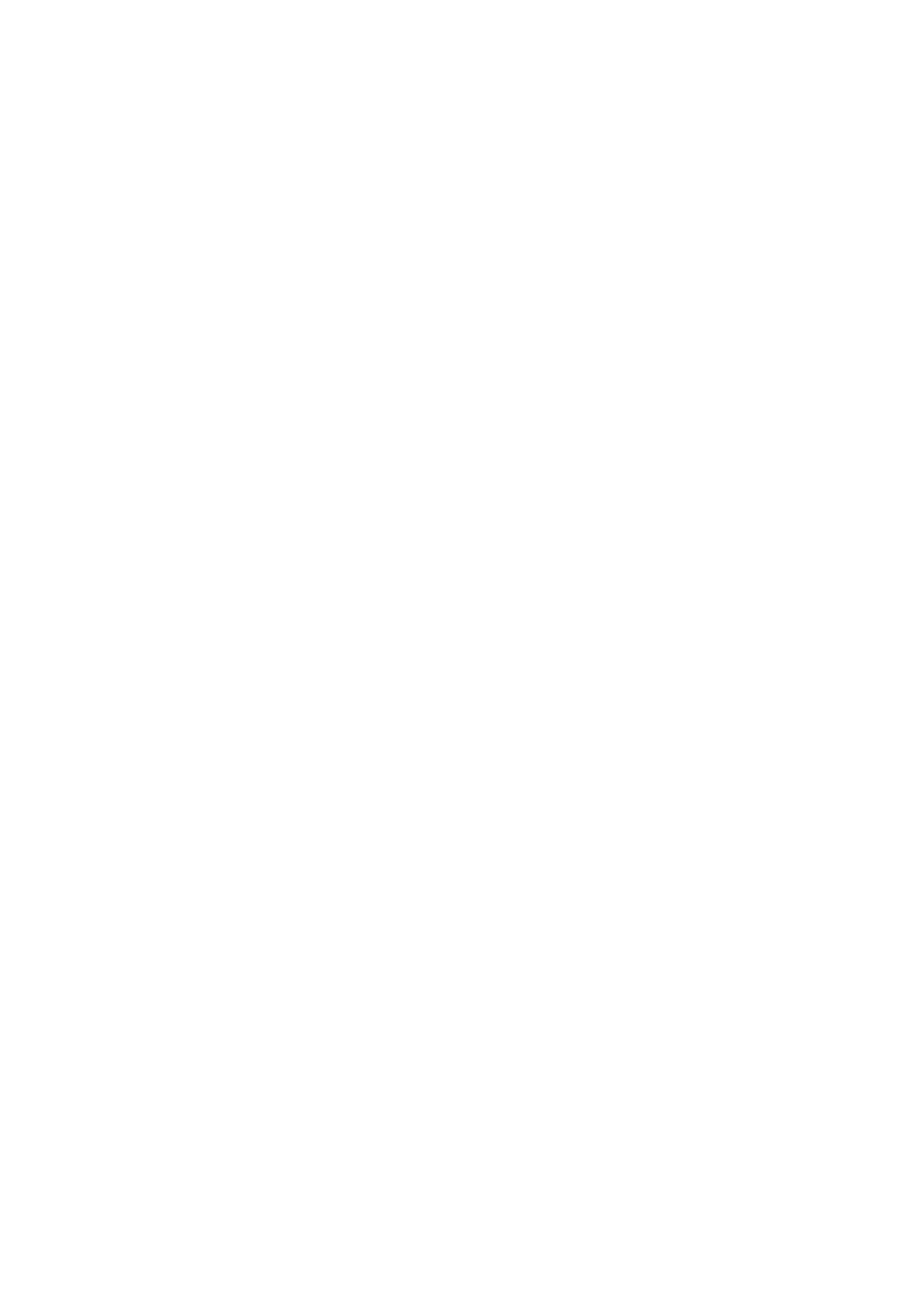#### **PYRETHRUM (ELECTIONS) RULES, 2003**

[L.N. 165/2003, Corr. No. 2/2004, L.N. 65/2009.]

#### PART I – PRELIMINARY

**1.** These Rules may be cited as the Pyrethrum (Elections) Rules, 2003.

**2.** In these Rules, unless the context otherwise requires—

**"election"** means the process of selecting the candidate to represent registered pyrethrum growers;

**"electoral area"** means any zone of any province in which pyrethrum is grown as may be specified on the ground and in the Schedule to these Rules;

**"polling station"** means a specified site where election shall take place as may be specified on the ground and in the Schedule to these Rules;

**"presiding officer"** means a person appointed by the returning officer to be in charge of the electoral process in a polling station; and

**"returning officer"** means a person appointed by the Minister to be in charge of the electoral process.

#### [L.N. 65/2009, s. 3.]

#### PART II – ESTABLISHMENT OF POLLING STATIONS AND ELECTIONS OF MEMBERS OF THE BOARD

**3.** There shall be established in every pyrethrum growing area, polling stations where elections shall take place within the electoral areas as specified on the ground and in the Schedule to these Rules.

**4.** (1) The Minister, after giving twenty-one (21) days notice in the Kenya *Gazette* and in at least two local dailies of nationwide circulation, shall convene meetings in the electoral areas specified in the Schedule for the purpose of holding meetings to elect members of the Board.

(2) The meetings referred to in sub-rule (1) shall be of registered pyrethrum growers who deliver dry pyrethrum flowers to the Board.

#### [L.N. 65/2009, s. 4.]

(3) The number of members to be elected to the Board from an electoral area or zone shall be as specified in the third column in the Schedule.

**5.** For the purpose of election of the members of the Board, the Minister shall appoint a returning officer who shall be a public officer in the ministry for the time being responsible for matters relating to agriculture.

**6.** Every person registered as a pyrethrum grower during the last three years shall be eligible to vote in accordance with the provisions of these Rules.

#### [L.N. 65/2009, s. 5.]

**7.** (1) The secretary to the Board shall prepare and keep a register of registered pyrethrum growers, which shall be reviewed every two years for purposes of elections.

(2) The register kept under sub-rule (1) shall contain—

(a) the full names of each registered grower; and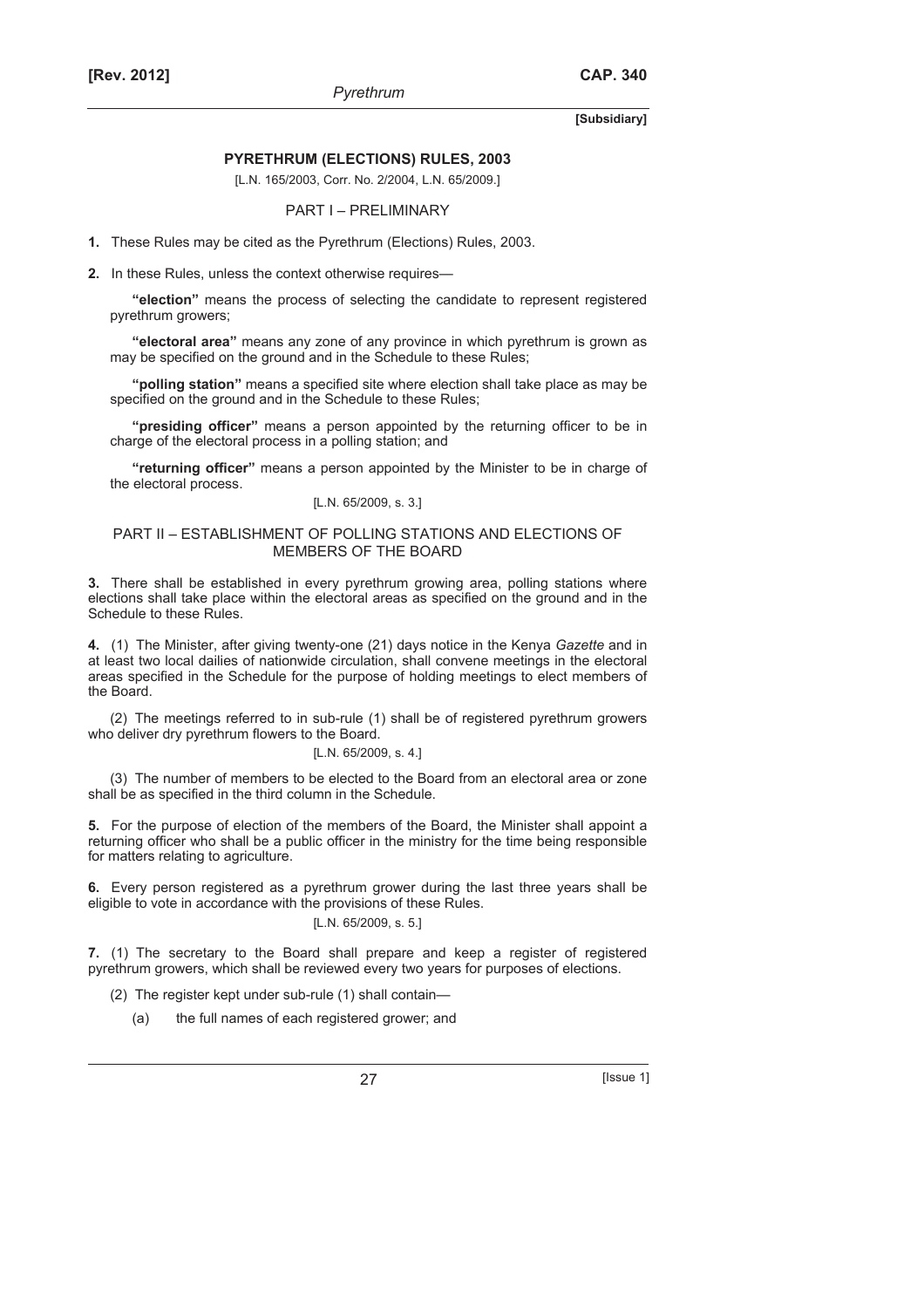- (b) the electoral area or zone allocated to the grower. [L.N. 65/2009, s. 6.]
- **8.** The Board, upon registering a registered grower, shall
	- (a) allocate an electoral area or zone to the grower; and
	- (b) notify the grower of the allocation of his or her area. [L.N. 65/2009, s. 7.]

**9.** The register kept under rule 8 shall be available for inspection by any person(s) during the normal working hours of the Board.

**10.** (1) A candidate for election to the Board shall be a registered grower in the electoral zone in which he aspires to represent but no person shall be a candidate in more than one zone.

(2) Each candidate for election shall be proposed and seconded by at least ten registered growers.

(3) Each candidate must have an average production of not less than 100 kilogrammes of dry flowers over the three years preceeding the date of election.

(4) Every candidate for the election shall—

- (a) have attained form four Secondary level of education;
- (b) not be holder of a public office;
- (c) not be receiving any salary from any pyrethrum grower's co-operative society.
- (d) not be an employee of the Board;
- (e) not be an undischarged bankrupt;
- (f) not be of unsound mind;
- (g) not have been convicted for mismanagement of public property, corrupt practices or dishonesty;
- (h) not have been convicted of any offence under the Act; and
- (i) have no uncleared debt owing to the grower's institution other than normal loans.

## [L.N. 65/2009, s. 8.]

**11.** Every person licensed as a pyrethrum grower shall be eligible to vote in accordance with the provisions of these Rules.

## [Corr. No. 2/2004.]

**12.** (1) The candidates shall submit their candidature to the secretary to the Board fourteen (14) days before the date of the election.

(2) The secretary to the Board shall publish in the *Kenya Gazette*, and in at least two dailies of national circulation, a list of names of the candidates who intend to be elected at least seven days before the date of election.

(3) If there is only one candidate, the returning officer shall forthwith declare such candidate to be duly elected to the Board.

(4) Where there are more than one candidate for elections, the presiding officer shall cause a plain piece of paper to be delivered to every registered grower present and entitled to vote at a polling station and the registered pyrethrum grower shall record his or her vote by writing on the paper the name of the candidate whose name has been published in accordance with sub-rule (2).

[Issue 1] 28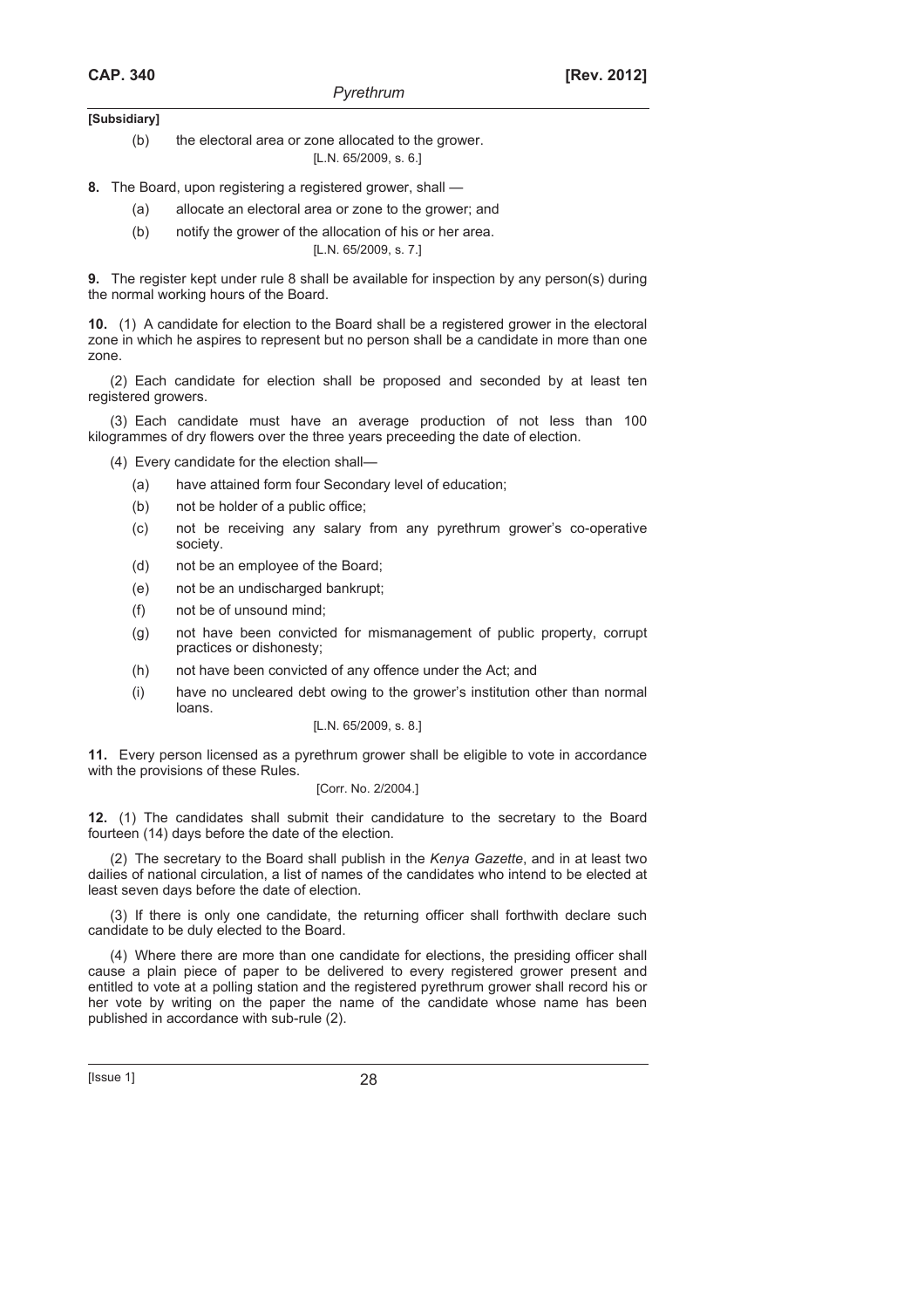(5) No other mark, writing or signature shall be made on the paper and the registered pyrethrum grower shall forthwith fold the paper so as to conceal his or her vote and shall deliver it or cause it to be delivered to the presiding officer in such a manner as the presiding officer shall direct.

(6) Upon receipt and counting of votes cast under sub-rule (5), the presiding officer shall thereupon announce the number of votes cast for each candidate and shall declare the candidate for whom the greatest number of votes has been cast to have been duly elected to represent that zone in the Board.

(7) In the event of an equality of votes between candidates at end of poll, a second vote shall be taken pitting the candidates and the same procedure shall be observed as if it were a first vote.

(8) No person, other than the registered pyrethrum grower present in person, shall be entitled to vote and each shall have one vote.

(9) The presiding officers shall forward the names of the candidates elected in their respective electoral area or zone to the returning officer.

(10) The names of candidates declared under sub-rule (9) shall be the names to be submitted from the electoral zones by the returning officer to the Minister for the purpose of constituting the Board.

**13.** The secretary to the Board shall forward the names of the elected members of the Board to the Minister for appointment by notice in the *Kenya Gazette*.

#### [Corr. No. 2/2004.]

**14.** Any person who interferes with the electoral process or obstructs any voter, candidate or election official from voting or being elected commits an offence. [Corr. No. 2/2004.]

**15.** A person aggrieved by the decision of the returning officer to reject his or her candidature or right to vote may appeal within fourteen (14) days from the date of such rejection to the Agricultural Appeals Tribunal established under the Agriculture Act Cap. 318.

#### [Corr. No. 2/2004.]

**16.** Any person who contravenes any provisions of these Rules commits an offence and shall be liable, upon conviction, to a fine not exceeding six thousand shillings or to imprisonment for a term not exceeding six months or to both.

## [Corr. No. 2/2004.]

**17.** Any person elected under these Rules shall hold office for a term of two years and shall be eligible for re-election.

#### [Corr. No. 2/2004.]

**18.** Any person elected under these Rules shall cease to be a member of the Board in the event of resignation or absence from three consecutive meetings of the Board without prior permission from the chairman or upon being convicted of a criminal offence by a court of law for a period exceeding six months or upon being convicted of a corruption related offence by a court of law or upon being declared bankrupt by a court of law or in the event of being incapacitated by prolonged mental or physical illness or in accordance with the provisions of section 4(5) of the Act.

[Corr. No. 3/2004.]